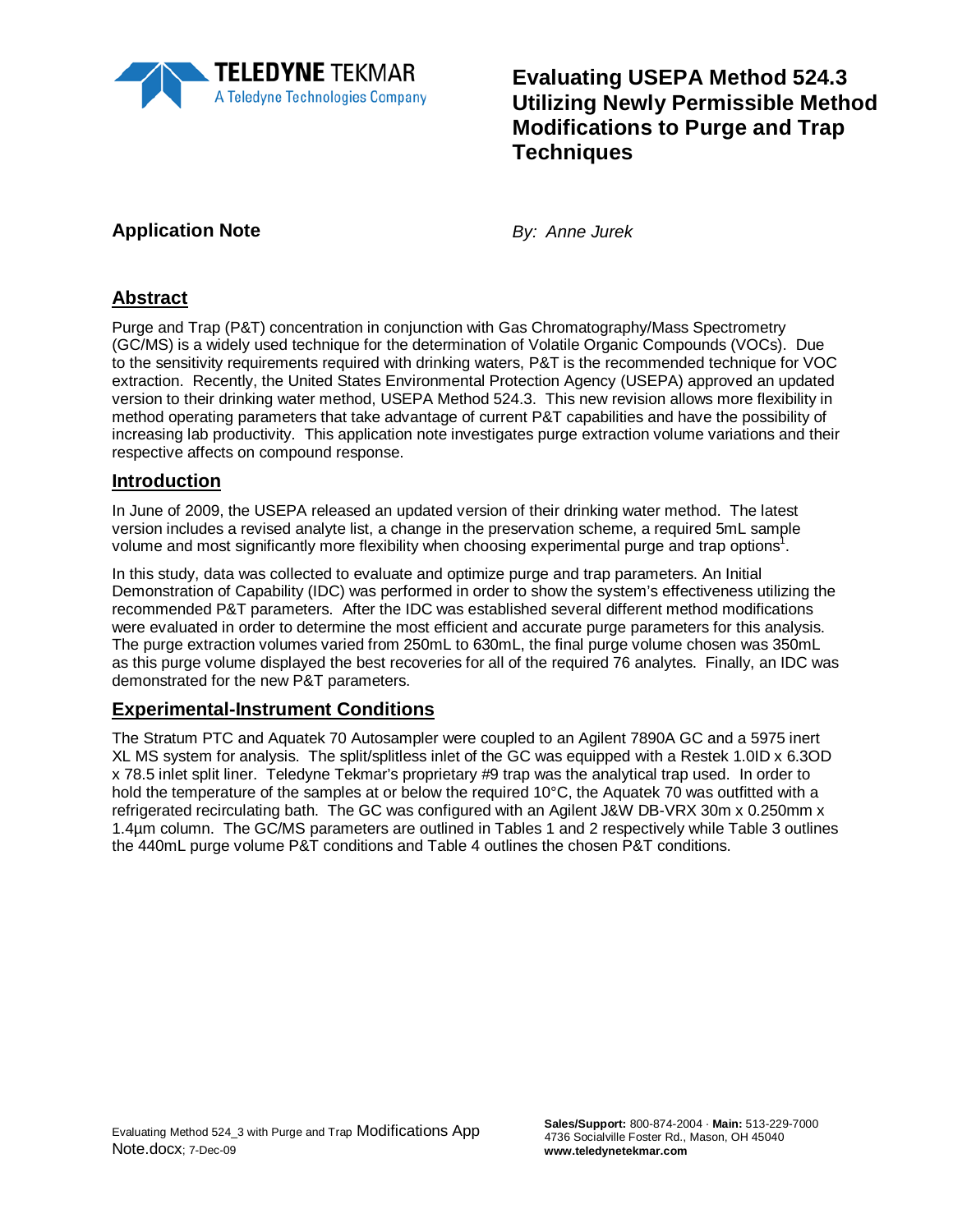|                  | <b>GC Parameters</b>                                                                                                         |                     | <b>MSD Parameters</b>                                                 |
|------------------|------------------------------------------------------------------------------------------------------------------------------|---------------------|-----------------------------------------------------------------------|
| GC:              | Agilent 7890A                                                                                                                | MSD:                | 5975C Inert XL                                                        |
| Column:          | Agilent J&W DB-VRX 30m x 0.250mm<br>$x1.4$ um                                                                                | Source:             | $230^{\circ}$ C                                                       |
| Oven<br>Program: | 45°C for 4.5 min; 12°C/min to 100°C for 0<br>min; $25^{\circ}$ C /min to $240^{\circ}$ C for 1.32 min,<br>16.003 min runtime | Quad:               | $150^{\circ}$ C                                                       |
| Inlet:           | $220^{\circ}$ C                                                                                                              | Solvent Delay:      | $0.5$ min                                                             |
| Column Flow      | 0.9 <sub>m</sub> L/min                                                                                                       | Scan Range:         | m/z 47-300 from 0 to 2.9 min<br>m/z 35-300 from 2.9-16.0 min          |
| Gas:             | Helium                                                                                                                       | Scans:              | 2.85 scans/sec from 0 to 2.9 min<br>2.73 scans/sec from 2.9 to 16.0 i |
| Split:           | 30:1                                                                                                                         | Threshold:          | 400                                                                   |
| Pressure:        | 11.196 psi                                                                                                                   | Transfer Line Temp. | $240^{\circ}$ C                                                       |
| Inlet            | Split/Splitless                                                                                                              |                     |                                                                       |

| <b>GC Parameters</b>                                                                                                                   |                     | <b>MSD Parameters</b>                                                   |
|----------------------------------------------------------------------------------------------------------------------------------------|---------------------|-------------------------------------------------------------------------|
| gilent 7890A                                                                                                                           | MSD:                | 5975C Inert XL                                                          |
| gilent J&W DB-VRX 30m x 0.250mm<br>1.4um                                                                                               | Source:             | $230^{\circ}$ C                                                         |
| $5^{\circ}$ C for 4.5 min; 12 $^{\circ}$ C/min to 100 $^{\circ}$ C for 0<br>iin; 25°C /min to 240°C for 1.32 min,<br>6.003 min runtime | Quad:               | $150^{\circ}$ C                                                         |
| 20°C                                                                                                                                   | Solvent Delay:      | $0.5$ min                                                               |
| .9mL/min                                                                                                                               | Scan Range:         | m/z 47-300 from 0 to 2.9 min<br>m/z 35-300 from 2.9-16.0 min            |
| elium                                                                                                                                  | Scans:              | 2.85 scans/sec from 0 to 2.9 min<br>2.73 scans/sec from 2.9 to 16.0 min |
| 0:1                                                                                                                                    | Threshold:          | 400                                                                     |
| 1.196 psi                                                                                                                              | Transfer Line Temp. | $240^{\circ}$ C                                                         |

| Stratum PTC and Aquatek 70 Parameters for 440mL Purge Volume |                 |                            |                        |  |  |  |  |  |  |
|--------------------------------------------------------------|-----------------|----------------------------|------------------------|--|--|--|--|--|--|
| <b>Variable</b>                                              | <b>Value</b>    | <b>Variable</b>            | <b>Value</b>           |  |  |  |  |  |  |
| Pressurize Time                                              | $0.25$ min      | Purge Time                 | 11.00                  |  |  |  |  |  |  |
| Fill IS Time                                                 | $0.04$ min      | Purge Temp                 | $0^{\circ}$ C          |  |  |  |  |  |  |
| Sample Transfer Time                                         | $0.50$ min      | <b>Purge Flow</b>          | 40mL/min               |  |  |  |  |  |  |
| Rinse Loop Time                                              | $0.50$ min      | Dry Purge Time             | $0.5$ min              |  |  |  |  |  |  |
| Purge Loop Time                                              | $0.50$ min      | Dry Purge Temp             | $30^{\circ}$ C         |  |  |  |  |  |  |
| <b>Bake Rinse</b>                                            | On              | Dry Purge Flow             | 100mL/min              |  |  |  |  |  |  |
| Number of Bake Rinses                                        | $\overline{2}$  | <b>GC Start</b>            | <b>Start of Desorb</b> |  |  |  |  |  |  |
| <b>Bake Drain Time</b>                                       | $0.50$ min      | <b>Desorb Preheat Temp</b> | $245^{\circ}$ C        |  |  |  |  |  |  |
| <b>Bake Drain Flow</b>                                       | 400mL/min       | Desorb Drain               | On                     |  |  |  |  |  |  |
| <b>Valve Oven Temp</b>                                       | $150^{\circ}$ C | Desorb Time                | $1.00$ min             |  |  |  |  |  |  |
| <b>Transfer Line Temp</b>                                    | $150^{\circ}$ C | Desorb Temp                | $250^{\circ}$ C        |  |  |  |  |  |  |
| Sample Mount Temp                                            | $90^{\circ}$ C  | <b>Desorb Flow</b>         | 300mL/min              |  |  |  |  |  |  |
| Purge ready Temp                                             | $45^{\circ}$ C  | <b>Bake Time</b>           | 2.00 min               |  |  |  |  |  |  |
| <b>Condenser Ready Temp</b>                                  | $40^{\circ}$ C  | <b>Bake Temp</b>           | $260^{\circ}$ C        |  |  |  |  |  |  |
| <b>Condenser Purge Temp</b>                                  | $20^{\circ}$ C  | <b>Bake Flow</b>           | 400mL/min              |  |  |  |  |  |  |
| <b>Standby Flow</b>                                          | 10mL/min        | <b>Condenser Bake Temp</b> | $175^{\circ}$ C        |  |  |  |  |  |  |
| Pre-Purge Time                                               | $0.5$ min       |                            |                        |  |  |  |  |  |  |
| Pre-Purge Flow                                               | 40.0mL/min      |                            |                        |  |  |  |  |  |  |
| Sample Heater                                                | Off             |                            |                        |  |  |  |  |  |  |
| Sample Preheat Time                                          | $1.00$ min      |                            |                        |  |  |  |  |  |  |
| Sample Temp                                                  | $40^{\circ}$ C  |                            |                        |  |  |  |  |  |  |

*Table 3: Stratum PTC and Aquatek Parameters for 440mL Purge Volume*

*Stratum PTC Parameters are in Blue*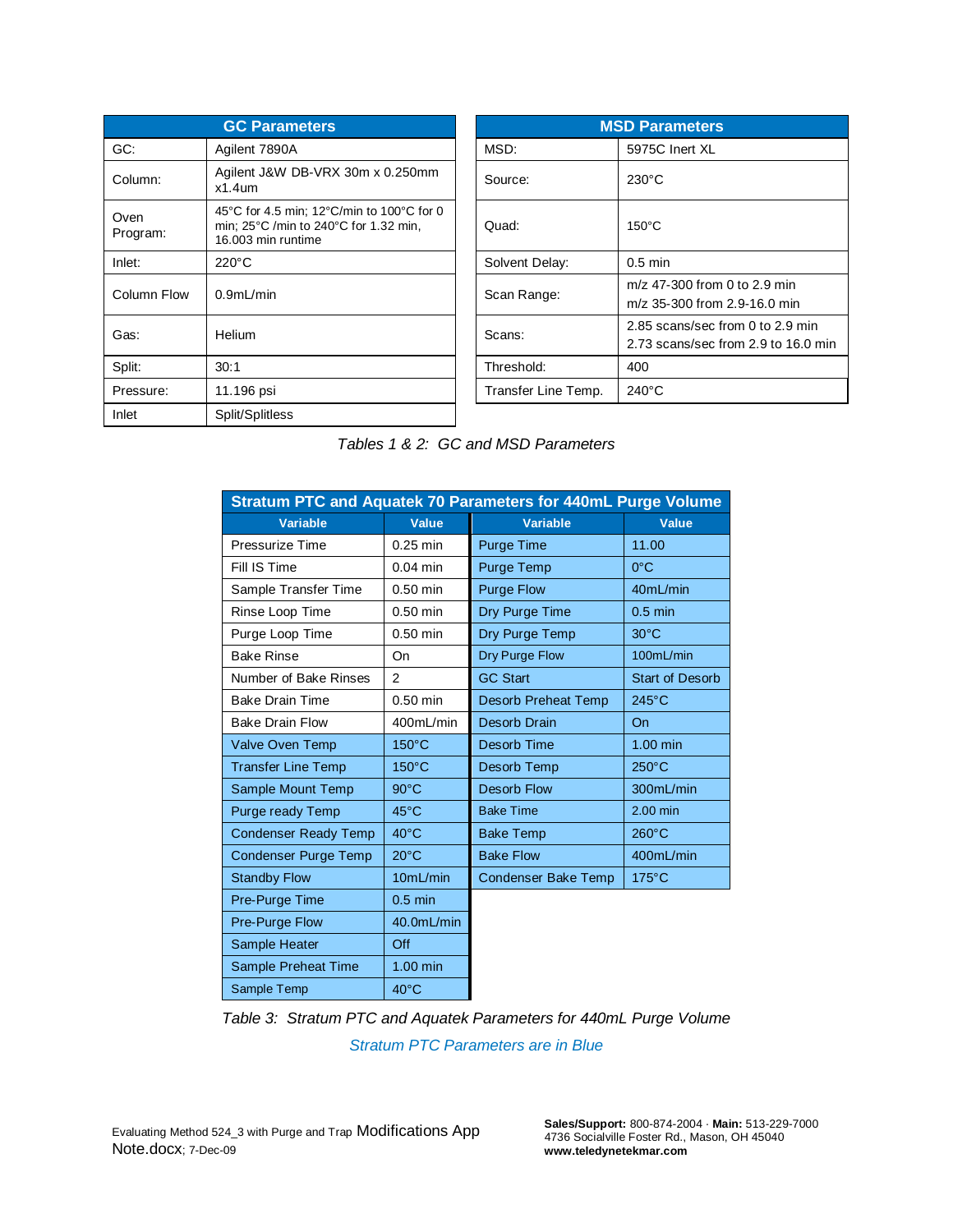| Stratum PTC and Aquatek 70 Parameters for 350mL Purge Volume,<br>0.5min Desorb and 50°C Sample Temp |                 |                            |                        |  |  |  |  |  |  |
|-----------------------------------------------------------------------------------------------------|-----------------|----------------------------|------------------------|--|--|--|--|--|--|
| <b>Variable</b>                                                                                     | Value           | <b>Variable</b>            | Value                  |  |  |  |  |  |  |
| Pressurize Time                                                                                     | $0.25$ min      | <b>Purge Time</b>          | 5.00                   |  |  |  |  |  |  |
| Fill IS Time                                                                                        | $0.04$ min      | Purge Temp                 | $0^{\circ}$ C          |  |  |  |  |  |  |
| Sample Transfer Time                                                                                | $0.35$ min      | <b>Purge Flow</b>          | 70mL/min               |  |  |  |  |  |  |
| Rinse Loop Time                                                                                     | $0.25$ min      | Dry Purge Time             | $0.5$ min              |  |  |  |  |  |  |
| Purge Loop Time                                                                                     | $0.25$ min      | Dry Purge Temp             | $30^{\circ}$ C         |  |  |  |  |  |  |
| <b>Bake Rinse</b>                                                                                   | On              | Dry Purge Flow             | 100mL/min              |  |  |  |  |  |  |
| Number of Bake Rinses                                                                               | $\overline{2}$  | <b>GC Start</b>            | <b>Start of Desorb</b> |  |  |  |  |  |  |
| <b>Bake Drain Time</b>                                                                              | $0.25$ min      | <b>Desorb Preheat Temp</b> | $245^{\circ}$ C        |  |  |  |  |  |  |
| <b>Bake Drain Flow</b>                                                                              | 400mL/min       | Desorb Drain               | On                     |  |  |  |  |  |  |
| Valve Oven Temp                                                                                     | $150^{\circ}$ C | Desorb Time                | $0.50$ min             |  |  |  |  |  |  |
| <b>Transfer Line Temp</b>                                                                           | $150^{\circ}$ C | Desorb Temp                | $250^{\circ}$ C        |  |  |  |  |  |  |
| Sample Mount Temp                                                                                   | $90^{\circ}$ C  | Desorb Flow                | 300mL/min              |  |  |  |  |  |  |
| Purge ready Temp                                                                                    | $45^{\circ}$ C  | <b>Bake Time</b>           | $2.00$ min             |  |  |  |  |  |  |
| <b>Condenser Ready Temp</b>                                                                         | $40^{\circ}$ C  | <b>Bake Temp</b>           | $260^{\circ}$ C        |  |  |  |  |  |  |
| <b>Condenser Purge Temp</b>                                                                         | $20^{\circ}$ C  | <b>Bake Flow</b>           | 400mL/min              |  |  |  |  |  |  |
| <b>Standby Flow</b>                                                                                 | 10mL/min        | <b>Condenser Bake Temp</b> | $175^{\circ}$ C        |  |  |  |  |  |  |
| Pre-Purge Time                                                                                      | $0.1$ min       |                            |                        |  |  |  |  |  |  |
| Pre-Purge Flow                                                                                      | 40.0mL/min      |                            |                        |  |  |  |  |  |  |
| Sample Heater                                                                                       | On              |                            |                        |  |  |  |  |  |  |
| Sample Preheat Time                                                                                 | $0.00$ min      |                            |                        |  |  |  |  |  |  |
| Sample Temp                                                                                         | $50^{\circ}$ C  |                            |                        |  |  |  |  |  |  |

*Table 4: Stratum PTC and Aquatek Parameters for 350mL Purge Volume, 0.5min Desorb and 50°C Sample Temp*

#### *Stratum PTC Parameters are in Blue*

### **Calibration**

A 50ppm working calibration stock standard was prepared in methanol. Calibration standards were prepared in a 50mL volumetric flask and filled to volume with preserved de-ionized water. The calibration range was 0.5 – 40ppb. The standards were transferred to headspace free 40mL vials for analysis.

The calibration data was analyzed using Agilent Chemstation software. The analytes of interest were evaluated and quadratic regression was used to fit the calibration points. The quadratic regression values for both purge volumes studied are listed in Table 5.

#### **Minimum Reporting Level (MRL) and Precision and Accuracy Determination**

EPA method 524.3 requires the establishment of MRLs for the 76 analytes in order to prove the IDC. This was done by running 7 replicate standards of the low calibration point and calculating the half range for the prediction interval of results (HR<sub>PIR</sub>) using the equation given in the method<sup>1</sup>. The established upper PIR and lower PIR must be between 50% and 150% of the fortified concentration. After the IDC was established with the required 440mL purge volume, several different purge volumes were tested and compared in order to evaluate purge volumes that would best extract the required analytes. The results of this purge volume comparison are listed in Table 6. The MRL results for the IDC are listed in Table 7 for the 440mL purge volume and Table 8 for the 350mL purge volume.

Precision and Accuracy was established by the analysis of 7 replicate standards of a 10ppb calibration point. The percent recovery for the 76 analytes was within +20% of the fortified concentration for accuracy. For precision, the percent Relative Standard Deviation (%RSD) of the analyte recovery was +10% for all of the analytes. The precision and accuracy results for both purge volumes are listed in Table 5.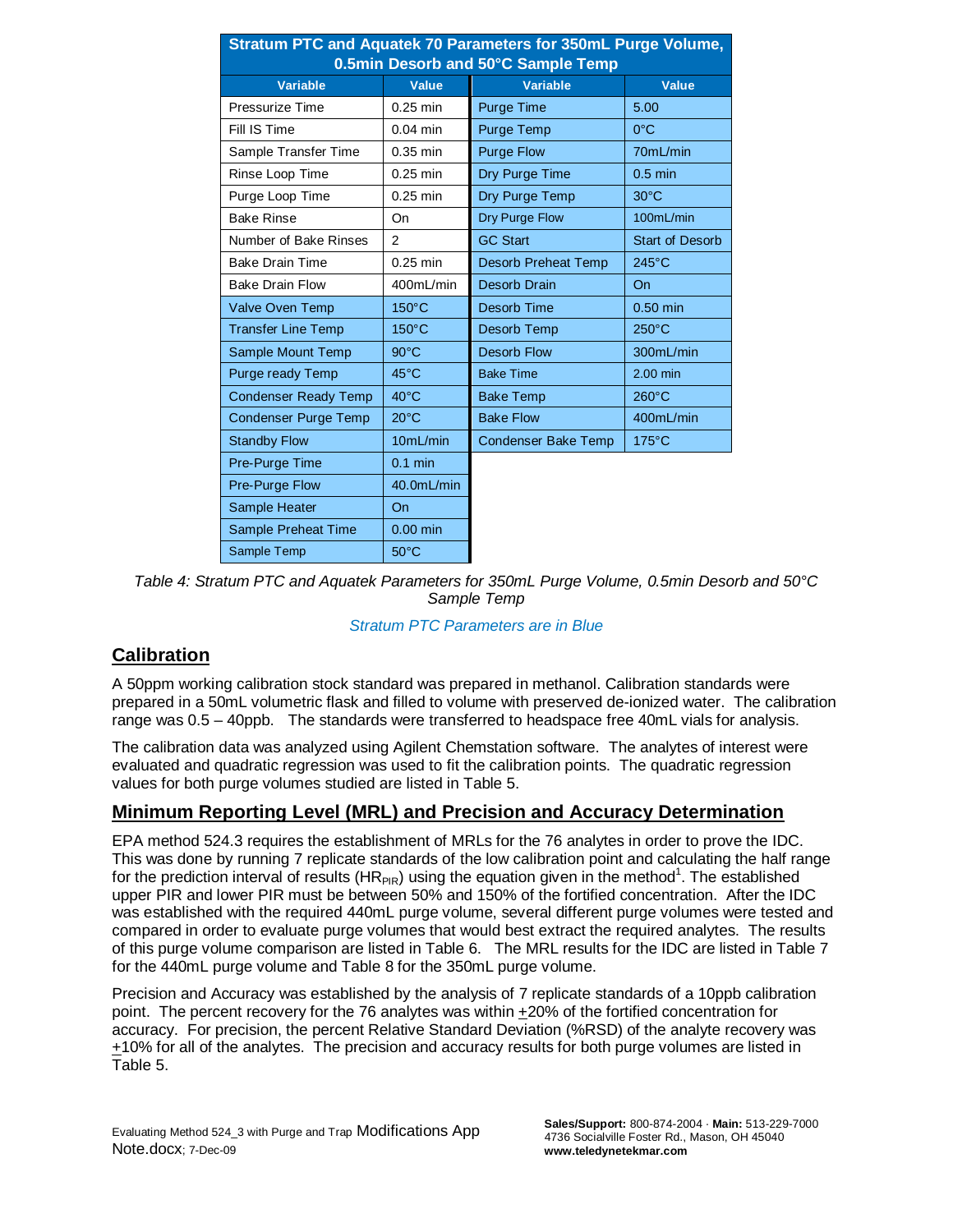| <b>Curve and Precision and Accuracy Summary</b> |                                                                                  |                                                          |                                                       |                                                                                   |                                                          |                                                |  |  |  |
|-------------------------------------------------|----------------------------------------------------------------------------------|----------------------------------------------------------|-------------------------------------------------------|-----------------------------------------------------------------------------------|----------------------------------------------------------|------------------------------------------------|--|--|--|
| Compound                                        | Curve<br>Quadratic<br>Regression<br><b>Results</b><br>(440mL<br>Purge<br>Volume) | Precision<br>%<br>Recovery<br>(440mL<br>Purge<br>Volume) | <b>Accuracy</b><br>%RSD<br>(440mL<br>Purge<br>Volume) | Curve<br>Quadratic<br>Regression<br><b>Results</b><br>(350mL)<br>Purge<br>Volume) | Precision<br>%<br>Recovery<br>(350mL<br>Purge<br>Volume) | Accuracy<br>%RSD<br>(350mL<br>Purge<br>Volume) |  |  |  |
| 1,4-Difluorobenzene (IS)                        | N/A                                                                              | N/A                                                      | N/A                                                   | N/A                                                                               | N/A                                                      | N/A                                            |  |  |  |
| Dichlorodifluoromethane                         | 0.9999                                                                           | 100.40                                                   | 8.31                                                  | 0.9999                                                                            | 87.43                                                    | 8.02                                           |  |  |  |
| Chlorodifluoromethane                           | 0.9999                                                                           | 104.63                                                   | 6.40                                                  | 0.9999                                                                            | 87.36                                                    | 8.21                                           |  |  |  |
| Chloromethane                                   | 1.0000                                                                           | 102.13                                                   | 4.34                                                  | 0.9996                                                                            | 96.13                                                    | 6.60                                           |  |  |  |
| vinyl chloride                                  | 0.9979                                                                           | 86.10                                                    | 4.69                                                  | 0.9998                                                                            | 102.16                                                   | 7.83                                           |  |  |  |
| 1,3-Butadiene                                   | 0.9999                                                                           | 105.13                                                   | 6.85                                                  | 0.9998                                                                            | 86.17                                                    | 8.34                                           |  |  |  |
| <b>Bromomethane</b>                             | 0.9998                                                                           | 103.50                                                   | 4.13                                                  | 1.0000                                                                            | 83.01                                                    | 6.34                                           |  |  |  |
| Trichlorofluoromethane                          | 1.0000                                                                           | 99.60                                                    | 6.17                                                  | 0.9999                                                                            | 98.80                                                    | 8.19                                           |  |  |  |
| Diethyl Ether                                   | 0.9999                                                                           | 101.06                                                   | 3.08                                                  | 0.9999                                                                            | 101.09                                                   | 2.86                                           |  |  |  |
| 1,1-Dichloroethene                              | 1.0000                                                                           | 98.70                                                    | 6.69                                                  | 0.9999                                                                            | 98.57                                                    | 6.81                                           |  |  |  |
| Carbon Disulfide                                | 1.0000                                                                           | 98.27                                                    | 7.02                                                  | 0.9997                                                                            | 93.19                                                    | 6.48                                           |  |  |  |
| Methyl Iodide                                   | 0.9997                                                                           | 96.20                                                    | 6.04                                                  | 0.9993                                                                            | 107.39                                                   | 6.74                                           |  |  |  |
| Allyl Chloride                                  | 1.0000                                                                           | 99.96                                                    | 4.72                                                  | 0.9996                                                                            | 92.33                                                    | 3.98                                           |  |  |  |
| Methylene Chloride                              | 1.0000                                                                           | 103.63                                                   | 2.39                                                  | 1.0000                                                                            | 100.67                                                   | 2.57                                           |  |  |  |
| trans-1,2-Dichloroethene                        | 0.9999                                                                           | 101.73                                                   | 4.10                                                  | 0.9998                                                                            | 95.39                                                    | 4.75                                           |  |  |  |
| Methyl Acetate                                  | 0.9999                                                                           | 105.97                                                   | 2.43                                                  | 0.9999                                                                            | 96.60                                                    | 3.59                                           |  |  |  |
| MTBE-d3 (Surr)                                  | 2.40                                                                             | N/A                                                      | N/A                                                   | 2.00                                                                              | N/A                                                      | N/A                                            |  |  |  |
| <b>MTBE</b>                                     | 1.0000                                                                           | 100.56                                                   | 1.77                                                  | 0.9999                                                                            | 99.51                                                    | 1.53                                           |  |  |  |
| <b>TBA</b>                                      | 0.9999                                                                           | 106.62                                                   | 4.08                                                  | 0.9998                                                                            | 89.73                                                    | 7.45                                           |  |  |  |
| Diisopropylether                                | 1.0000                                                                           | 100.86                                                   | 2.34                                                  | 0.9997                                                                            | 96.66                                                    | 2.79                                           |  |  |  |
| 1,1-Dichloroethane                              | 1.0000                                                                           | 102.50                                                   | 4.10                                                  | 0.9997                                                                            | 97.97                                                    | 4.14                                           |  |  |  |
| <b>ETBE</b>                                     | 1.0000                                                                           | 102.73                                                   | 2.32                                                  | 0.9999                                                                            | 101.41                                                   | 1.83                                           |  |  |  |
| cis-1,2-Dichloroethene                          | 1.0000                                                                           | 100.36                                                   | 6.93                                                  | 0.9996                                                                            | 96.69                                                    | 4.22                                           |  |  |  |
| Bromochloromethane                              | 0.9999                                                                           | 96.23                                                    | 1.69                                                  | 0.9997                                                                            | 103.93                                                   | 4.72                                           |  |  |  |
| Tetrahydrofuran                                 | 0.9999                                                                           | 109.90                                                   | 3.95                                                  | 0.9998                                                                            | 94.20                                                    | 5.49                                           |  |  |  |
| Chloroform                                      | 1.0000                                                                           | 100.84                                                   | 3.36                                                  | 0.9996                                                                            | 98.39                                                    | 3.85                                           |  |  |  |
| 1,1,1-Trichloroethane                           | 1.0000                                                                           | 100.60                                                   | 5.00                                                  | 0.9998                                                                            | 98.37                                                    | 6.68                                           |  |  |  |
| Carbon Tetrachloride                            | 1.0000                                                                           | 97.84                                                    | 6.49                                                  | 0.9997                                                                            | 95.67                                                    | 7.12                                           |  |  |  |
| 1-Chlorobutane                                  | 1.0000                                                                           | 102.39                                                   | 5.88                                                  | 0.9999                                                                            | 94.26                                                    | 6.34                                           |  |  |  |
| 1,1-Dichloropropene                             | 0.9999                                                                           | 100.16                                                   | 6.33                                                  | 0.9996                                                                            | 94.73                                                    | 7.56                                           |  |  |  |
| Benzene                                         | 0.9999                                                                           | 100.76                                                   | 3.70                                                  | 0.9998                                                                            | 97.91                                                    | 4.54                                           |  |  |  |
| <b>TAME</b>                                     | 1.0000                                                                           | 102.29                                                   | 1.26                                                  | 0.9998                                                                            | 100.99                                                   | 1.82                                           |  |  |  |
| 1,2-Dichloroethane                              | 0.9998                                                                           | 102.00                                                   | 4.70                                                  | 0.9996                                                                            | 98.00                                                    | 4.78                                           |  |  |  |
| Trichloroethene                                 | 1.0000                                                                           | 99.81                                                    | 4.73                                                  | 0.9998                                                                            | 105.21                                                   | 5.09                                           |  |  |  |
| t-Amyl Ethyl Ether                              | 1.0000                                                                           | 102.17                                                   | 2.41                                                  | 0.9998                                                                            | 98.99                                                    | 2.61                                           |  |  |  |
| 1,2-Dichloropropane                             | 1.0000                                                                           | 101.96                                                   | 2.13                                                  | 0.9997                                                                            | 95.46                                                    | 3.25                                           |  |  |  |
| Dibromomethane                                  | 0.9999                                                                           | 102.13                                                   | 2.55                                                  | 0.9997                                                                            | 103.79                                                   | 1.76                                           |  |  |  |
| Bromodichloromethane                            | 1.0000                                                                           | 100.30                                                   | 1.76                                                  | 0.9996                                                                            | 98.04                                                    | 3.19                                           |  |  |  |
| cis-1,3-Dichloropropene                         | 1.0000                                                                           | 99.14                                                    | 2.47                                                  | 0.9994                                                                            | 98.79                                                    | 3.48                                           |  |  |  |
| Chlorobenzene-d5 (IS)                           | N/A                                                                              | N/A                                                      | N/A                                                   | N/A                                                                               | N/A                                                      | N/A                                            |  |  |  |
| Toluene                                         | 1.0000                                                                           | 106.14                                                   | 5.96                                                  | 0.9998                                                                            | 98.99                                                    | 3.50                                           |  |  |  |
| trans-1,3-Dichloropropene                       | 1.0000                                                                           | 104.09                                                   | 4.50                                                  | 0.9999                                                                            | 97.66                                                    | 2.24                                           |  |  |  |
| 1,1,2-Trichloroethane                           | 0.9999                                                                           | 109.34                                                   | 2.42                                                  | 0.9998                                                                            | 100.86                                                   | 1.98                                           |  |  |  |

\*%RSD

*Table 5: Curve and Precision and Accuracy Summary*

**Sales/Support:** 800-874-2004 · **Main:** 513-229-7000 4736 Socialville Foster Rd., Mason, OH 45040 **www.teledynetekmar.com**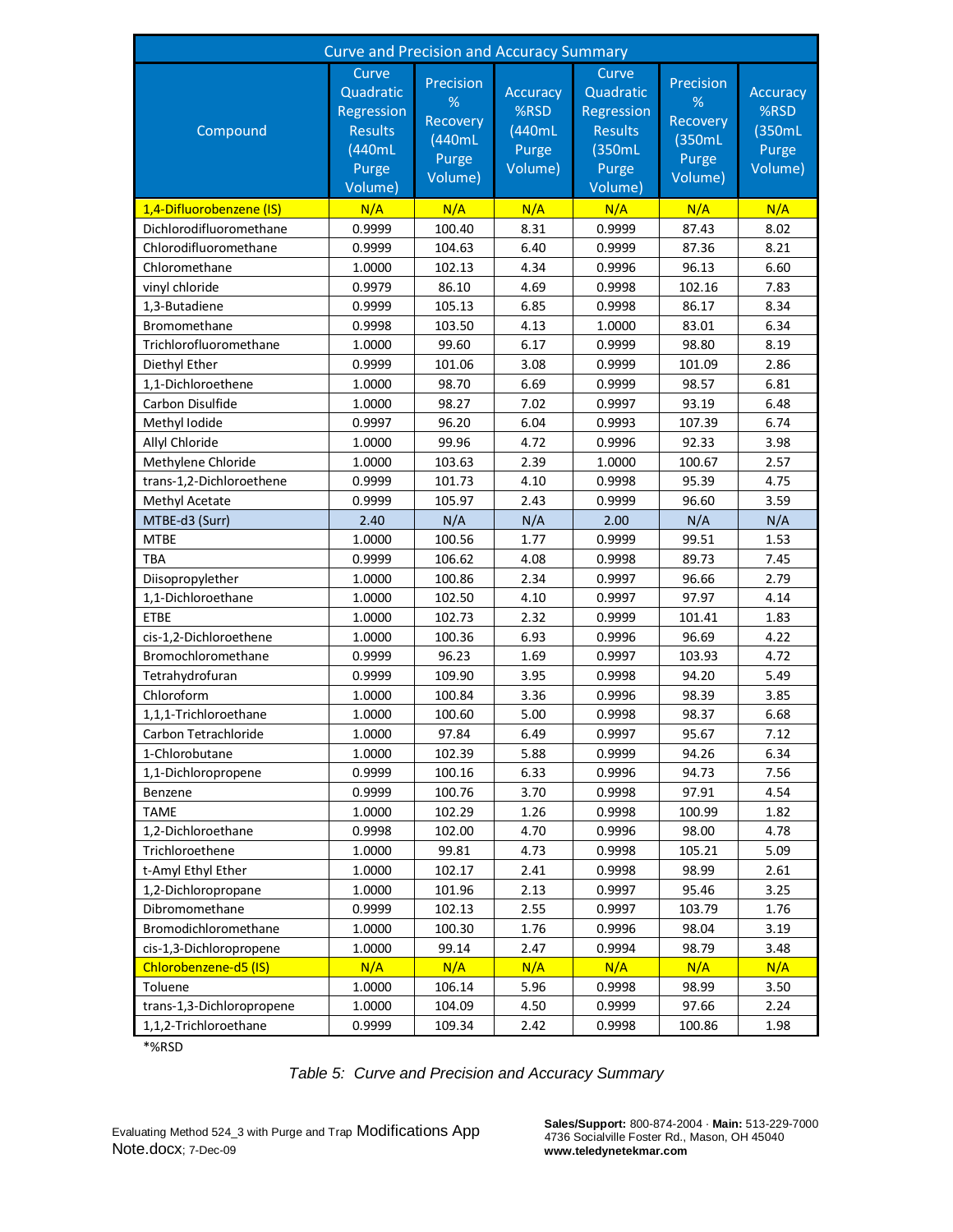| <b>Curve and Precision and Accuracy Summary</b> |                                                                                  |                                                          |                                                |                                                                                   |                                                          |                                                 |  |  |  |
|-------------------------------------------------|----------------------------------------------------------------------------------|----------------------------------------------------------|------------------------------------------------|-----------------------------------------------------------------------------------|----------------------------------------------------------|-------------------------------------------------|--|--|--|
| Compound                                        | Curve<br>Quadratic<br>Regression<br><b>Results</b><br>(440mL<br>Purge<br>Volume) | Precision<br>%<br>Recovery<br>(440mL<br>Purge<br>Volume) | Accuracy<br>%RSD<br>(440mL<br>Purge<br>Volume) | Curve<br>Quadratic<br>Regression<br><b>Results</b><br>(350mL)<br>Purge<br>Volume) | Precision<br>%<br>Recovery<br>(350mL<br>Purge<br>Volume) | Accuracy<br>%RSD<br>(350mL)<br>Purge<br>Volume) |  |  |  |
| Ethyl Methacrylate                              | 0.9999                                                                           | 107.36                                                   | 2.80                                           | 0.9999                                                                            | 99.09                                                    | 4.34                                            |  |  |  |
| Tetrachloroethene                               | 0.9999                                                                           | 102.81                                                   | 6.04                                           | 0.9998                                                                            | 116.54                                                   | 3.64                                            |  |  |  |
| 1,3-Dichloropropane                             | 0.9998                                                                           | 108.00                                                   | 3.12                                           | 0.9999                                                                            | 99.96                                                    | 2.62                                            |  |  |  |
| Dibromochloromethane                            | 0.9999                                                                           | 103.11                                                   | 3.51                                           | 0.9999                                                                            | 105.19                                                   | 2.82                                            |  |  |  |
| 1,2-Dibromoethane                               | 0.9997                                                                           | 105.90                                                   | 3.31                                           | 0.9999                                                                            | 104.79                                                   | 2.90                                            |  |  |  |
| Chlorobenzene                                   | 0.9999                                                                           | 103.21                                                   | 4.77                                           | 0.9999                                                                            | 102.73                                                   | 3.95                                            |  |  |  |
| ethylbenzene                                    | 0.9999                                                                           | 104.91                                                   | 6.31                                           | 0.9999                                                                            | 98.43                                                    | 4.70                                            |  |  |  |
| 1,1,1,2-Tetrachloroethane                       | 0.9999                                                                           | 100.70                                                   | 5.02                                           | 0.9997                                                                            | 102.94                                                   | 2.33                                            |  |  |  |
| M & P Xylene                                    | 0.9998                                                                           | 105.46                                                   | 4.74                                           | 0.9998                                                                            | 100.64                                                   | 3.61                                            |  |  |  |
| O Xylene                                        | 1.0000                                                                           | 105.61                                                   | 4.68                                           | 0.9998                                                                            | 101.47                                                   | 2.83                                            |  |  |  |
| Styrene                                         | 0.9999                                                                           | 104.70                                                   | 5.35                                           | 0.9999                                                                            | 101.90                                                   | 1.03                                            |  |  |  |
| <b>Bromoform</b>                                | 0.9997                                                                           | 99.51                                                    | 4.04                                           | 0.9997                                                                            | 105.50                                                   | 2.91                                            |  |  |  |
| isopropylbenzene                                | 0.9999                                                                           | 103.47                                                   | 6.51                                           | 0.9999                                                                            | 100.87                                                   | 4.29                                            |  |  |  |
| 1,4-Dichlorobenzene-d4                          | N/A                                                                              | N/A                                                      | N/A                                            | N/A                                                                               | N/A                                                      | N/A                                             |  |  |  |
| 4-BFB(surr)                                     | 2.40                                                                             | N/A                                                      | N/A                                            | 3.90                                                                              | N/A                                                      | N/A                                             |  |  |  |
| Bromobenzene                                    | 0.9999                                                                           | 100.60                                                   | 2.64                                           | 0.9997                                                                            | 102.90                                                   | 3.99                                            |  |  |  |
| 1,1,2,2-Tetrachloroethane                       | 0.9997                                                                           | 106.61                                                   | 2.06                                           | 0.9995                                                                            | 92.17                                                    | 2.64                                            |  |  |  |
| n-Propylbenzene                                 | 0.9999                                                                           | 103.51                                                   | 6.50                                           | 0.9997                                                                            | 94.11                                                    | 5.17                                            |  |  |  |
| 1,2,3-Trichloropropane                          | 0.9999                                                                           | 107.66                                                   | 1.53                                           | 0.9995                                                                            | 93.87                                                    | 3.94                                            |  |  |  |
| 2-Chlorotoluene                                 | 0.9999                                                                           | 103.07                                                   | 4.23                                           | 0.9998                                                                            | 96.47                                                    | 4.07                                            |  |  |  |
| 1,3,5-Trimethylbenzene                          | 0.9999                                                                           | 101.36                                                   | 5.06                                           | 0.9997                                                                            | 97.07                                                    | 4.93                                            |  |  |  |
| Pentachloroethane                               | 0.9999                                                                           | 95.40                                                    | 3.89                                           | 0.9993                                                                            | 85.27                                                    | 6.93                                            |  |  |  |
| 4-Chlorotoluene                                 | 0.9999                                                                           | 101.30                                                   | 3.58                                           | 0.9996                                                                            | 97.67                                                    | 4.05                                            |  |  |  |
| tert Butyl Benzene                              | 1.0000                                                                           | 101.37                                                   | 6.71                                           | 0.9998                                                                            | 98.54                                                    | 5.20                                            |  |  |  |
| 1,2,4-Trimethylbenzene                          | 0.9999                                                                           | 102.93                                                   | 4.49                                           | 0.9995                                                                            | 96.81                                                    | 4.54                                            |  |  |  |
| sec-Butylbenzene                                | 0.9999                                                                           | 96.83                                                    | 6.51                                           | 0.9997                                                                            | 100.89                                                   | 4.72                                            |  |  |  |
| 4-Isopropyltoluene                              | 1.0000                                                                           | 98.91                                                    | 6.34                                           | 0.9994                                                                            | 98.01                                                    | 5.88                                            |  |  |  |
| 1,2-Dichlorobenzene                             | 0.9999                                                                           | 100.01                                                   | 2.96                                           | 0.9994                                                                            | 103.53                                                   | 2.92                                            |  |  |  |
| 1,3-Dichlorobenzene                             | 0.9999                                                                           | 98.74                                                    | 3.40                                           | 0.9997                                                                            | 103.97                                                   | 3.58                                            |  |  |  |
| 1.4-Dichlorobenzene                             | 0.9999                                                                           | 97.56                                                    | 3.45                                           | 0.9995                                                                            | 103.80                                                   | 3.99                                            |  |  |  |
| n-Butylbenzene                                  | 1.0000                                                                           | 98.13                                                    | 6.16                                           | 0.9995                                                                            | 93.70                                                    | 6.55                                            |  |  |  |
| 1,2-Dichlorobenzene-d4(surr)                    | 7.46                                                                             | N/A                                                      | N/A                                            | 8.70                                                                              | N/A                                                      | N/A                                             |  |  |  |
| Hexachloroethane                                | 1.0000                                                                           | 98.76                                                    | 4.47                                           | 0.9995                                                                            | 96.14                                                    | 4.55                                            |  |  |  |
| 1,2-Dibromo-3-Chloropropane                     | 0.9997                                                                           | 98.71                                                    | 3.61                                           | 0.9990                                                                            | 99.56                                                    | 5.45                                            |  |  |  |
| 1,2,4-Trichlorobenzene                          | 1.0000                                                                           | 96.03                                                    | 3.74                                           | 0.9995                                                                            | 106.99                                                   | 3.80                                            |  |  |  |
| Hexachlorobutadiene                             | 1.0000                                                                           | 92.57                                                    | 6.35                                           | 0.9993                                                                            | 103.70                                                   | 6.15                                            |  |  |  |
| Naphthalene                                     | 0.9999                                                                           | 101.91                                                   | 1.66                                           | 0.9996                                                                            | 104.69                                                   | 4.47                                            |  |  |  |
| 1,2,3-Trichlorobenzene                          | 0.9999                                                                           | 97.97                                                    | 1.61                                           | 0.9995                                                                            | 106.66                                                   | 3.22                                            |  |  |  |

\*%RSD

*Table 5: Curve and Precision and Accuracy Summary (Continued)*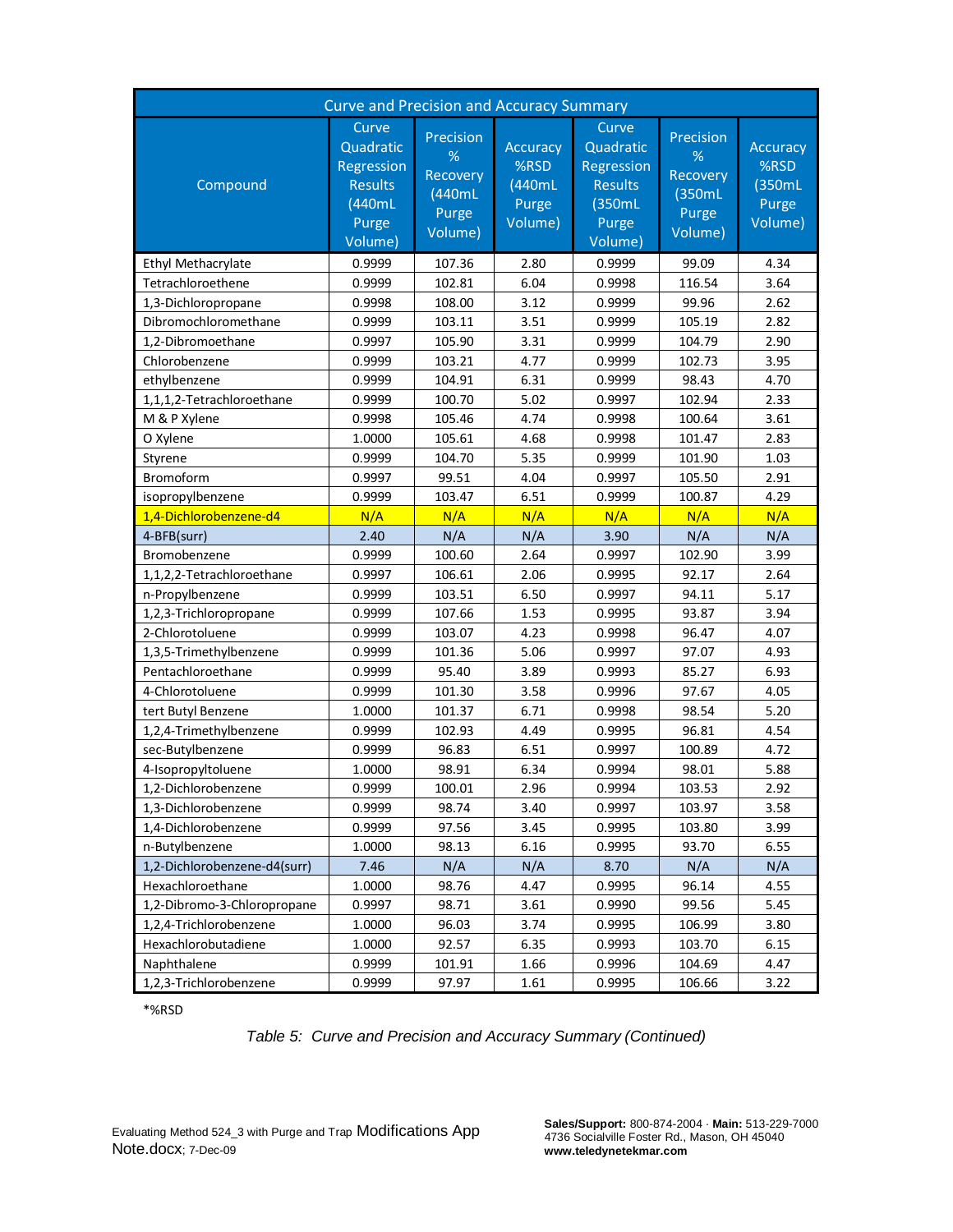| Purge Volume Study at 20ppb Concentration |                                                 |                                               |                                                |                                                |                                                 |                                                |                                                                         |  |  |  |
|-------------------------------------------|-------------------------------------------------|-----------------------------------------------|------------------------------------------------|------------------------------------------------|-------------------------------------------------|------------------------------------------------|-------------------------------------------------------------------------|--|--|--|
| Compound                                  | 250mL<br>Purge Vol.<br>100mL/min<br>for 2.5 min | 360mL<br>Purge Vol.<br>60mL/min<br>for 6.0min | 350mL<br>Purge Vol.<br>70mL/min<br>for 5.0 min | 400mL<br>Purge Vol.<br>80mL/min<br>for 5.0 min | 500mL<br>Purge Vol.<br>100mL/min<br>for 5.0 min | 630mL<br>Purge Vol.<br>90mL/min<br>for 7.0 min | 350mL<br>Purge Vol.<br>70mL/min<br>for 5.0 min<br>0.5min<br>desorb 50°C |  |  |  |
| 1,4-Difluorobenzene (IS)                  | 5.00                                            | 5.00                                          | 5.00                                           | 5.00                                           | 5.00                                            | 5.00                                           | 5.00                                                                    |  |  |  |
| Dichlorodifluoromethane                   | 22.79                                           | 21.60                                         | 23.58                                          | 25.03                                          | 24.09                                           | 24.97                                          | 21.47                                                                   |  |  |  |
| Chlorodifluoromethane                     | 23.63                                           | 23.00                                         | 24.48                                          | 25.65                                          | 25.97                                           | 26.56                                          | 22.56                                                                   |  |  |  |
| Chloromethane                             | 22.95                                           | 22.66                                         | 24.10                                          | 26.18                                          | 25.82                                           | 25.89                                          | 21.82                                                                   |  |  |  |
| vinyl chloride                            | 20.42                                           | 24.62                                         | 23.87                                          | 28.21                                          | 23.28                                           | 23.54                                          | 19.44                                                                   |  |  |  |
| 1,3-Butadiene                             | 19.23                                           | 21.75                                         | 25.75                                          | 24.40                                          | 21.26                                           | 21.59                                          | 21.30                                                                   |  |  |  |
| <b>Bromomethane</b>                       | 22.08                                           | 24.77                                         | 25.79                                          | 25.76                                          | 27.92                                           | 30.42                                          | 25.70                                                                   |  |  |  |
| Trichlorofluoromethane                    | 24.83                                           | 23.12                                         | 24.69                                          | 26.00                                          | 28.17                                           | 28.52                                          | 16.32                                                                   |  |  |  |
| Diethyl Ether                             | 17.20                                           | 22.92                                         | 22.70                                          | 38.64                                          | 25.33                                           | 27.94                                          | 23.17                                                                   |  |  |  |
| 1.1-Dichloroethene                        | 22.71                                           | 22.50                                         | 23.67                                          | 37.19                                          | 24.87                                           | 25.81                                          | 22.79                                                                   |  |  |  |
| Carbon Disulfide                          | 21.38                                           | 23.54                                         | 24.51                                          | 39.91                                          | 26.18                                           | 27.18                                          | 22.70                                                                   |  |  |  |
| Methyl Iodide                             | 22.83                                           | 21.57                                         | 22.67                                          | 31.54                                          | 22.80                                           | 24.31                                          | 20.87                                                                   |  |  |  |
| Allyl Chloride                            | 23.27                                           | 23.51                                         | 24.15                                          | 41.47                                          | 26.31                                           | 28.67                                          | 22.95                                                                   |  |  |  |
| Methylene Chloride                        | 21.72                                           | 24.12                                         | 23.92                                          | 38.91                                          | 26.10                                           | 27.12                                          | 23.10                                                                   |  |  |  |
| trans-1,2-Dichloroethene                  | 22.46                                           | 23.81                                         | 24.23                                          | 26.01                                          | 26.06                                           | 26.90                                          | 23.02                                                                   |  |  |  |
| Methyl Acetate                            | 11.94                                           | 19.16                                         | 18.71                                          | 32.64                                          | 25.59                                           | 32.67                                          | 25.21                                                                   |  |  |  |
| MTBE-d3 (Surr)                            | 3.52                                            | 4.53                                          | 4.46                                           | 6.41                                           | 4.61                                            | 5.11                                           | 5.15                                                                    |  |  |  |
| <b>MTBE</b>                               | 15.46                                           | 21.94                                         | 21.62                                          | 35.85                                          | 24.31                                           | 27.33                                          | 23.77                                                                   |  |  |  |
| <b>TBA</b>                                | 61.97                                           | 103.24                                        | 99.77                                          | 163.55                                         | 130.43                                          | 186.91                                         | 128.54                                                                  |  |  |  |
| Diisopropylether                          | 20.50                                           | 23.71                                         | 23.76                                          | 26.59                                          | 25.68                                           | 26.41                                          | 22.02                                                                   |  |  |  |
| 1,1-Dichloroethane                        | 23.30                                           | 23.82                                         | 24.48                                          | 39.56                                          | 26.37                                           | 27.33                                          | 23.22                                                                   |  |  |  |
| <b>ETBE</b>                               | 18.90                                           | 23.66                                         | 23.68                                          | 25.45                                          | 25.55                                           | 26.64                                          | 22.87                                                                   |  |  |  |
| cis-1,2-Dichloroethene                    | 22.64                                           | 23.17                                         | 24.06                                          | 37.67                                          | 25.39                                           | 26.34                                          | 22.66                                                                   |  |  |  |
| Bromochloromethane                        | 17.99                                           | 22.38                                         | 22.01                                          | 23.57                                          | 23.79                                           | 25.30                                          | 21.64                                                                   |  |  |  |
| Tetrahydrofuran                           | 9.67                                            | 19.59                                         | 18.31                                          | 20.14                                          | 23.70                                           | 31.07                                          | 25.68                                                                   |  |  |  |
| Chloroform                                | 22.43                                           | 23.49                                         | 24.12                                          | 26.23                                          | 25.66                                           | 26.86                                          | 22.80                                                                   |  |  |  |
| 1,1,1-Trichloroethane                     | 23.45                                           | 23.28                                         | 24.11                                          | 25.71                                          | 25.46                                           | 26.58                                          | 23.17                                                                   |  |  |  |
| Carbon Tetrachloride                      | 22.69                                           | 22.75                                         | 23.69                                          | 24.95                                          | 24.44                                           | 25.56                                          | 22.74                                                                   |  |  |  |
| 1-Chlorobutane                            | 23.39                                           | 23.52                                         | 24.57                                          | 25.94                                          | 25.98                                           | 26.71                                          | 23.28                                                                   |  |  |  |
| 1,1-Dichloropropene                       | 24.22                                           | 23.54                                         | 24.37                                          | 26.28                                          | 26.14                                           | 27.33                                          | 23.48                                                                   |  |  |  |
| Benzene                                   | 23.29                                           | 23.71                                         | 24.48                                          | 26.88                                          | 26.23                                           | 27.25                                          | 22.94                                                                   |  |  |  |
| <b>TAME</b>                               | 17.14                                           | 22.95                                         | 23.20                                          | 24.91                                          | 24.90                                           | 26.74                                          | 23.20                                                                   |  |  |  |
| 1.2-Dichloroethane                        | 20.44                                           | 23.90                                         | 24.19                                          | 26.81                                          | 26.57                                           | 27.20                                          | 22.48                                                                   |  |  |  |
| Trichloroethene                           | 23.16                                           | 23.27                                         | 23.93                                          | 26.18                                          | 25.51                                           | 26.40                                          | 22.99                                                                   |  |  |  |
| t-Amyl Ethyl Ether                        | 21.77                                           | 23.86                                         | 23.88                                          | 26.47                                          | 25.56                                           | 26.41                                          | 22.84                                                                   |  |  |  |
| 1,2-Dichloropropane                       | 22.14                                           | 23.55                                         | 24.19                                          | 26.86                                          | 26.17                                           | 27.13                                          | 23.09                                                                   |  |  |  |
| Dibromomethane                            | 16.11                                           | 22.38                                         | 21.87                                          | 24.05                                          | 24.62                                           | 26.92                                          | 23.10                                                                   |  |  |  |
| Bromodichloromethane                      | 20.90                                           | 23.34                                         | 23.87                                          | 26.62                                          | 25.82                                           | 26.41                                          | 23.09                                                                   |  |  |  |
| cis-1,3-Dichloropropene                   | 20.89                                           | 23.71                                         | 23.71                                          | 25.48                                          | 25.52                                           | 26.57                                          | 23.01                                                                   |  |  |  |

*Table 6: Purge Volume Study Results*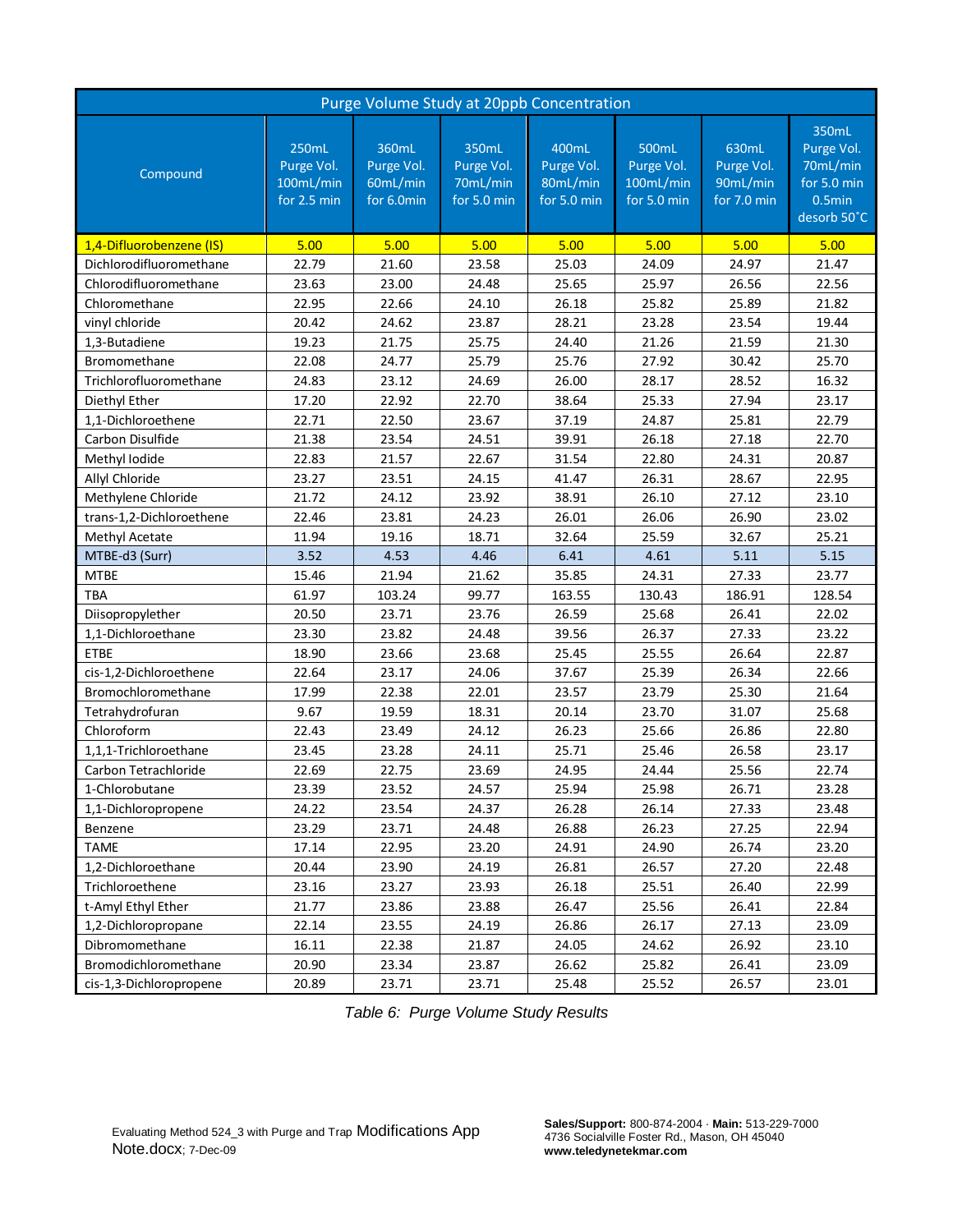| Purge Volume Study at 20ppb Concentration |                                                 |                                               |                                                |                                                |                                                 |                                                |                                                                         |  |  |  |
|-------------------------------------------|-------------------------------------------------|-----------------------------------------------|------------------------------------------------|------------------------------------------------|-------------------------------------------------|------------------------------------------------|-------------------------------------------------------------------------|--|--|--|
| Compound                                  | 250mL<br>Purge Vol.<br>100mL/min<br>for 2.5 min | 360mL<br>Purge Vol.<br>60mL/min<br>for 6.0min | 350mL<br>Purge Vol.<br>70mL/min<br>for 5.0 min | 400mL<br>Purge Vol.<br>80mL/min<br>for 5.0 min | 500mL<br>Purge Vol.<br>100mL/min<br>for 5.0 min | 630mL<br>Purge Vol.<br>90mL/min<br>for 7.0 min | 350mL<br>Purge Vol.<br>70mL/min<br>for 5.0 min<br>0.5min<br>desorb 50°C |  |  |  |
| Chlorobenzene-d5 (IS)                     | 5.00                                            | 5.00                                          | 5.00                                           | 5.00                                           | 5.00                                            | 5.00                                           | 5.00                                                                    |  |  |  |
| Toluene                                   | 22.06                                           | 20.59                                         | 21.87                                          | 22.07                                          | 22.43                                           | 23.58                                          | 22.13                                                                   |  |  |  |
| trans-1,3-Dichloropropene                 | 16.83                                           | 19.82                                         | 20.52                                          | 21.17                                          | 21.91                                           | 23.63                                          | 22.25                                                                   |  |  |  |
| 1,1,2-Trichloroethane                     | 15.35                                           | 19.64                                         | 20.19                                          | 21.05                                          | 21.70                                           | 24.37                                          | 22.66                                                                   |  |  |  |
| Ethyl Methacrylate                        | 12.91                                           | 18.80                                         | 19.33                                          | 19.96                                          | 20.73                                           | 24.34                                          | 22.77                                                                   |  |  |  |
| Tetrachloroethene                         | 21.63                                           | 19.91                                         | 21.07                                          | 20.70                                          | 21.08                                           | 22.53                                          | 22.86                                                                   |  |  |  |
| 1,3-Dichloropropane                       | 15.58                                           | 19.40                                         | 20.06                                          | 21.30                                          | 21.89                                           | 24.10                                          | 22.53                                                                   |  |  |  |
| Dibromochloromethane                      | 16.25                                           | 19.41                                         | 19.93                                          | 20.44                                          | 20.89                                           | 22.83                                          | 21.89                                                                   |  |  |  |
| 1,2-Dibromoethane                         | 13.97                                           | 18.48                                         | 19.10                                          | 19.89                                          | 20.79                                           | 24.43                                          | 22.36                                                                   |  |  |  |
| Chlorobenzene                             | 21.21                                           | 20.48                                         | 21.54                                          | 21.88                                          | 21.84                                           | 23.21                                          | 21.26                                                                   |  |  |  |
| ethylbenzene                              | 22.00                                           | 20.37                                         | 21.70                                          | 21.93                                          | 22.05                                           | 23.39                                          | 21.86                                                                   |  |  |  |
| 1,1,1,2-Tetrachloroethane                 | 19.73                                           | 19.48                                         | 20.66                                          | 21.04                                          | 20.85                                           | 22.19                                          | 20.83                                                                   |  |  |  |
| M & P Xylene                              | 42.27                                           | 39.68                                         | 42.10                                          | 42.65                                          | 42.69                                           | 45.25                                          | 44.14                                                                   |  |  |  |
| O Xylene                                  | 21.80                                           | 20.74                                         | 21.84                                          | 22.28                                          | 22.23                                           | 23.11                                          | 21.57                                                                   |  |  |  |
| Styrene                                   | 20.99                                           | 20.38                                         | 21.33                                          | 21.78                                          | 21.94                                           | 22.95                                          | 21.75                                                                   |  |  |  |
| Bromoform                                 | 12.88                                           | 17.46                                         | 17.48                                          | 18.10                                          | 19.13                                           | 22.89                                          | 22.94                                                                   |  |  |  |
| isopropylbenzene                          | 22.00                                           | 20.22                                         | 21.57                                          | 21.81                                          | 21.83                                           | 22.93                                          | 21.59                                                                   |  |  |  |
| 1,4-Dichlorobenzene-d4                    | 5.00                                            | 5.00                                          | 5.00                                           | 5.00                                           | 5.00                                            | 5.00                                           | 5.00                                                                    |  |  |  |
| 4-BFB(surr)                               | 5.03                                            | 5.03                                          | 5.01                                           | 5.09                                           | 5.00                                            | 5.07                                           | 5.20                                                                    |  |  |  |
| Bromobenzene                              | 20.56                                           | 19.81                                         | 19.97                                          | 20.22                                          | 20.33                                           | 22.09                                          | 20.35                                                                   |  |  |  |
| 1,1,2,2-Tetrachloroethane                 | 13.24                                           | 17.89                                         | 17.57                                          | 18.40                                          | 20.41                                           | 26.31                                          | 23.61                                                                   |  |  |  |
| n-Propylbenzene                           | 23.88                                           | 20.54                                         | 21.21                                          | 21.08                                          | 21.73                                           | 23.27                                          | 21.28                                                                   |  |  |  |
| 1,2,3-Trichloropropane                    | 11.84                                           | 17.60                                         | 16.53                                          | 17.62                                          | 19.75                                           | 25.65                                          | 23.12                                                                   |  |  |  |
| 2-Chlorotoluene                           | 23.92                                           | 20.48                                         | 20.92                                          | 21.36                                          | 21.85                                           | 23.61                                          | 21.02                                                                   |  |  |  |
| 1,3,5-Trimethylbenzene                    | 23.06                                           | 20.08                                         | 20.40                                          | 20.58                                          | 21.15                                           | 22.56                                          | 20.82                                                                   |  |  |  |
| Pentachloroethane                         | 20.19                                           | 19.16                                         | 19.50                                          | 19.89                                          | 20.02                                           | 21.01                                          | 18.51                                                                   |  |  |  |
| 4-Chlorotoluene                           | 22.81                                           | 20.32                                         | 20.71                                          | 20.63                                          | 21.12                                           | 22.46                                          | 20.49                                                                   |  |  |  |
| tert Butyl Benzene                        | 23.02                                           | 19.89                                         | 20.07                                          | 20.18                                          | 20.77                                           | 22.22                                          | 20.59                                                                   |  |  |  |
| 1,2,4-Trimethylbenzene                    | 23.09                                           | 20.35                                         | 20.70                                          | 20.73                                          | 21.43                                           | 22.76                                          | 20.83                                                                   |  |  |  |
| sec-Butylbenzene                          | 22.94                                           | 19.39                                         | 19.67                                          | 19.40                                          | 20.21                                           | 21.60                                          | 20.14                                                                   |  |  |  |
| 4-Isopropyltoluene                        | 22.98                                           | 19.74                                         | 19.97                                          | 19.83                                          | 20.48                                           | 22.02                                          | 20.50                                                                   |  |  |  |
| 1,2-Dichlorobenzene                       | 19.58                                           | 19.47                                         | 19.69                                          | 19.49                                          | 20.23                                           | 21.79                                          | 20.03                                                                   |  |  |  |
| 1,3-Dichlorobenzene                       | 21.04                                           | 19.54                                         | 19.48                                          | 19.50                                          | 20.12                                           | 21.43                                          | 19.63                                                                   |  |  |  |
| 1,4-Dichlorobenzene                       | 20.57                                           | 19.40                                         | 19.35                                          | 19.61                                          | 20.02                                           | 21.28                                          | 19.63                                                                   |  |  |  |
| n-Butylbenzene                            | 24.06                                           | 20.25                                         | 20.67                                          | 20.44                                          | 21.13                                           | 22.62                                          | 20.81                                                                   |  |  |  |
| 1,2-Dichlorobenzene-d4(surr)              | 5.00                                            | 5.00                                          | 5.00                                           | 5.00                                           | 5.00                                            | 5.00                                           | 5.01                                                                    |  |  |  |
| Hexachloroethane                          | 22.73                                           | 19.96                                         | 20.13                                          | 19.71                                          | 20.81                                           | 22.12                                          | 20.83                                                                   |  |  |  |
| 1,2-Dibromo-3-Chloropropane               | 10.03                                           | 15.21                                         | 14.31                                          | 14.60                                          | 17.17                                           | 24.26                                          | 22.99                                                                   |  |  |  |
| 1,2,4-Trichlorobenzene                    | 19.07                                           | 19.09                                         | 18.93                                          | 18.63                                          | 19.63                                           | 21.28                                          | 19.41                                                                   |  |  |  |
| Hexachlorobutadiene                       | 22.44                                           | 18.90                                         | 19.24                                          | 17.52                                          | 19.12                                           | 21.37                                          | 19.85                                                                   |  |  |  |
| Naphthalene                               | 12.16                                           | 17.17                                         | 16.72                                          | 17.09                                          | 18.69                                           | 24.30                                          | 21.30                                                                   |  |  |  |
| 1,2,3-Trichlorobenzene                    | 16.76                                           | 18.81                                         | 18.53                                          | 18.16                                          | 19.57                                           | 21.93                                          | 19.55                                                                   |  |  |  |

*Table 6: Purge Volume Study Results (Continued)*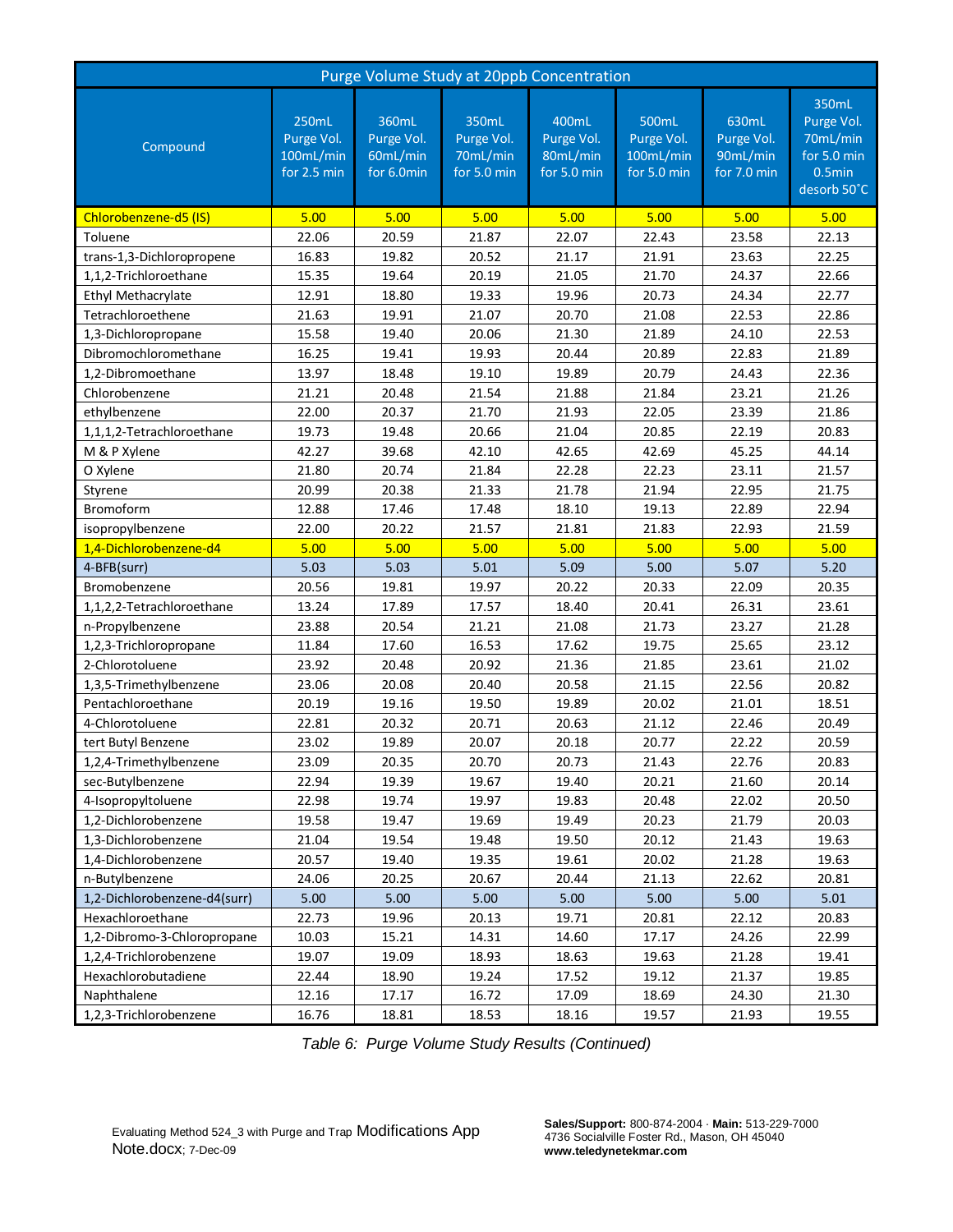| MRLs for 440mL Purge Volume |                                |                    |                                       |                                                     |                            |           |                                        |           |  |
|-----------------------------|--------------------------------|--------------------|---------------------------------------|-----------------------------------------------------|----------------------------|-----------|----------------------------------------|-----------|--|
| Compound                    | <b>Spike</b><br>Conc.<br>(ppb) | Std. Dev.<br>(ppb) | Mean<br>Compound<br>Response<br>(ppb) | Half<br>Range of<br>Prediction<br>Interval<br>(ppb) | Low PIR<br>(%<br>Recovery) | Pass/Fail | Upper<br><b>PIR</b><br>(%<br>Recovery) | Pass/Fail |  |
| 1,4-Difluorobenzene (IS)    | 5.00                           | N/A                | N/A                                   | N/A                                                 | N/A                        | N/A       | N/A                                    | N/A       |  |
| Dichlorodifluoromethane     | 0.50                           | 0.03               | 0.48                                  | 0.12                                                | 71.63                      | pass      | 121.52                                 | pass      |  |
| Chlorodifluoromethane       | 0.50                           | 0.04               | 0.50                                  | 0.18                                                | 63.77                      | pass      | 135.09                                 | pass      |  |
| Chloromethane               | 0.50                           | 0.03               | 0.48                                  | 0.10                                                | 76.99                      | pass      | 116.73                                 | pass      |  |
| vinyl chloride              | 0.50                           | 0.03               | 0.58                                  | 0.11                                                | 94.10                      | pass      | 136.75                                 | pass      |  |
| 1,3-Butadiene               | 0.50                           | 0.03               | 0.62                                  | 0.12                                                | 99.43                      | pass      | 148.57                                 | pass      |  |
| <b>Bromomethane</b>         | 0.50                           | 0.03               | 0.62                                  | 0.11                                                | 101.67                     | pass      | 146.90                                 | pass      |  |
| Trichlorofluoromethane      | 0.50                           | 0.03               | 0.50                                  | 0.13                                                | 72.86                      | pass      | 126.56                                 | pass      |  |
| Diethyl Ether               | 0.50                           | 0.05               | 0.53                                  | 0.22                                                | 63.01                      | pass      | 149.56                                 | pass      |  |
| 1,1-Dichloroethene          | 0.50                           | 0.03               | 0.53                                  | 0.14                                                | 78.09                      | pass      | 133.33                                 | pass      |  |
| Carbon Disulfide            | 0.50                           | 0.02               | 0.51                                  | 0.08                                                | 86.91                      | pass      | 118.23                                 | pass      |  |
| Methyl Iodide               | 0.50                           | 0.01               | 0.50                                  | 0.05                                                | 89.49                      | pass      | 109.36                                 | pass      |  |
| Allyl Chloride              | 0.50                           | 0.03               | 0.50                                  | 0.11                                                | 78.53                      | pass      | 120.90                                 | pass      |  |
| Methylene Chloride          | 0.50                           | 0.03               | 0.49                                  | 0.11                                                | 76.51                      | pass      | 121.21                                 | pass      |  |
| trans-1,2-Dichloroethene    | 0.50                           | 0.03               | 0.50                                  | 0.13                                                | 74.52                      | pass      | 125.48                                 | pass      |  |
| Methyl Acetate              | 0.50                           | 0.03               | 0.58                                  | 0.10                                                | 96.05                      | pass      | 135.95                                 | pass      |  |
| MTBE-d3 (Surr)              | 5.00                           | N/A                | N/A                                   | N/A                                                 | N/A                        | N/A       | N/A                                    | N/A       |  |
| <b>MTBE</b>                 | 0.50                           | 0.04               | 0.55                                  | 0.16                                                | 78.15                      | pass      | 140.85                                 | pass      |  |
| <b>TBA</b>                  | 2.50                           | 0.21               | 2.83                                  | 0.83                                                | 79.91                      | pass      | 146.49                                 | pass      |  |
| Diisopropylether            | 0.50                           | 0.03               | 0.52                                  | 0.11                                                | 81.40                      | pass      | 124.60                                 | pass      |  |
| 1,1-Dichloroethane          | 0.50                           | 0.04               | 0.52                                  | 0.16                                                | 72.58                      | pass      | 135.42                                 | pass      |  |
| <b>ETBE</b>                 | 0.50                           | 0.02               | 0.54                                  | 0.09                                                | 88.67                      | pass      | 126.33                                 | pass      |  |
| cis-1,2-Dichloroethene      | 0.50                           | 0.03               | 0.48                                  | 0.14                                                | 68.48                      | pass      | 123.02                                 | pass      |  |
| Bromochloromethane          | 0.50                           | 0.03               | 0.57                                  | 0.12                                                | 90.22                      | pass      | 137.78                                 | pass      |  |
| Tetrahydrofuran             | 1.00                           | 0.09               | 0.94                                  | 0.36                                                | 58.33                      | pass      | 129.67                                 | pass      |  |
| Chloroform                  | 0.50                           | 0.03               | 0.53                                  | 0.13                                                | 79.14                      | pass      | 132.36                                 | pass      |  |
| 1,1,1-Trichloroethane       | 0.50                           | 0.05               | 0.52                                  | 0.21                                                | 61.49                      | pass      | 144.51                                 | pass      |  |
| Carbon Tetrachloride        | 0.50                           | 0.03               | 0.49                                  | 0.10                                                | 78.13                      | pass      | 117.87                                 | pass      |  |
| 1-Chlorobutane              | 0.50                           | 0.02               | 0.55                                  | 0.09                                                | 91.65                      | pass      | 127.35                                 | pass      |  |
| 1,1-Dichloropropene         | 0.50                           | 0.04               | 0.54                                  | 0.16                                                | 76.87                      | pass      | 140.13                                 | pass      |  |
| Benzene                     | 0.50                           | 0.03               | 0.52                                  | 0.12                                                | 79.25                      | pass      | 128.25                                 | pass      |  |
| <b>TAME</b>                 | 0.50                           | 0.02               | 0.50                                  | 0.07                                                | 85.61                      | pass      | 113.39                                 | pass      |  |
| 1,2-Dichloroethane          | 0.50                           | 0.04               | 0.59                                  | 0.16                                                | 86.30                      | pass      | 149.70                                 | pass      |  |
| Trichloroethene             | 0.50                           | 0.03               | 0.56                                  | 0.13                                                | 87.03                      | pass      | 137.47                                 | pass      |  |
| t-Amyl Ethyl Ether          | 0.50                           | 0.05               | 0.53                                  | 0.22                                                | 62.35                      | pass      | 148.65                                 | pass      |  |
| 1,2-Dichloropropane         | 0.50                           | 0.04               | 0.55                                  | 0.14                                                | 82.10                      | pass      | 139.04                                 | pass      |  |
| Dibromomethane              | 0.50                           | 0.04               | 0.58                                  | 0.17                                                | 82.64                      | pass      | 149.36                                 | pass      |  |
| Bromodichloromethane        | 0.50                           | 0.04               | 0.54                                  | 0.17                                                | 73.48                      | pass      | 142.02                                 | pass      |  |
| cis-1,3-Dichloropropene     | 0.50                           | 0.04               | 0.53                                  | 0.14                                                | 77.16                      | pass      | 133.84                                 | pass      |  |
| Chlorobenzene-d5 (IS)       | 5.00                           | N/A                | N/A                                   | N/A                                                 | N/A                        | N/A       | N/A                                    | N/A       |  |
| Toluene                     | 0.50                           | 0.04               | 0.44                                  | 0.14                                                | 59.48                      | pass      | 115.52                                 | pass      |  |
| trans-1,3-Dichloropropene   | 0.50                           | 0.03               | 0.47                                  | 0.10                                                | 72.81                      | pass      | 114.69                                 | pass      |  |
| 1,1,2-Trichloroethane       | 0.50                           | 0.06               | 0.49                                  | 0.24                                                | 51.08                      | pass      | 145.49                                 | pass      |  |

*Table 7: MRL Results for the 440mL Purge Volume*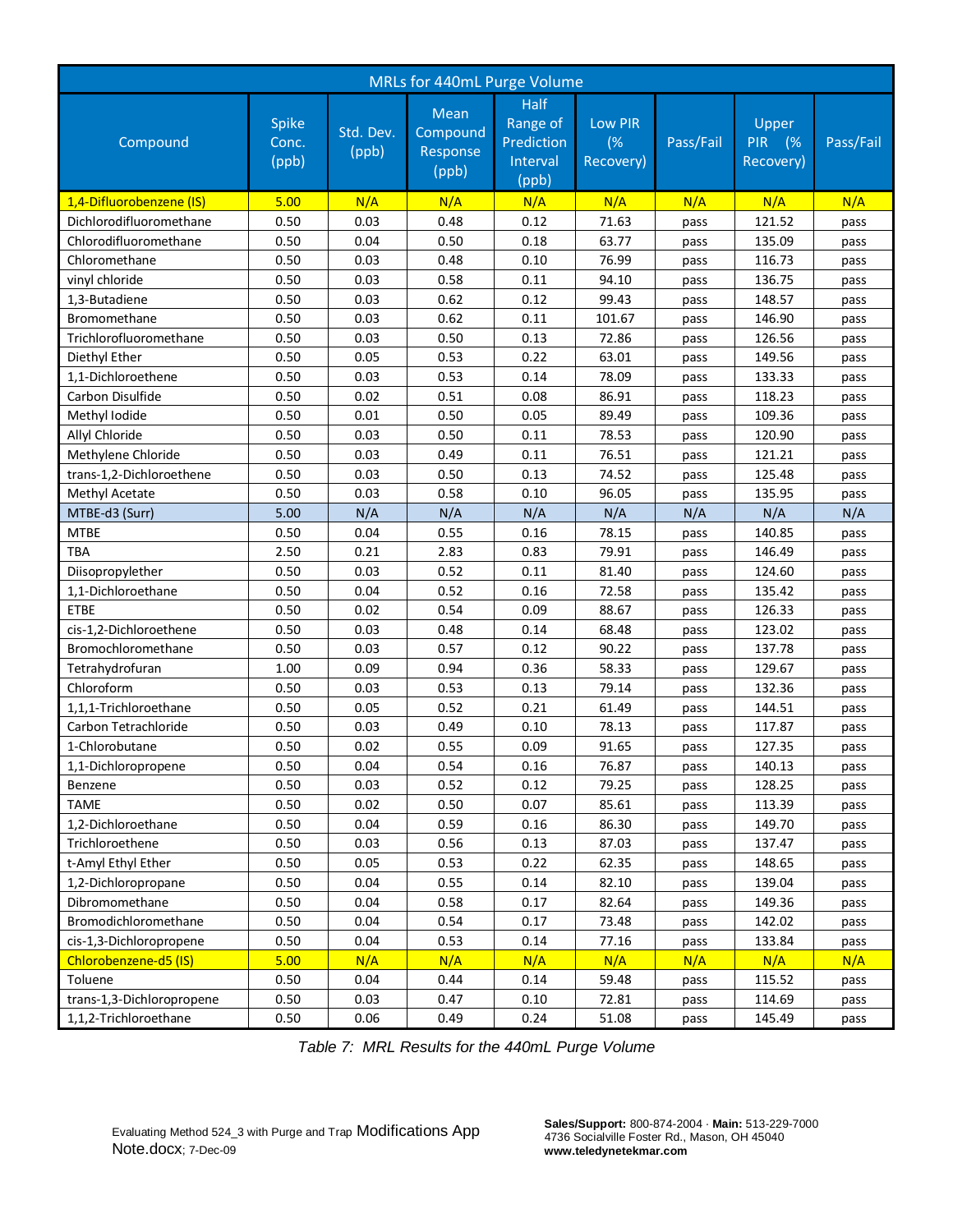| MRLs for 440mL Purge Volume  |                         |                    |                                       |                                                            |                                   |           |                                        |           |  |  |
|------------------------------|-------------------------|--------------------|---------------------------------------|------------------------------------------------------------|-----------------------------------|-----------|----------------------------------------|-----------|--|--|
| Compound                     | Spike<br>Conc.<br>(ppb) | Std. Dev.<br>(ppb) | Mean<br>Compound<br>Response<br>(ppb) | <b>Half</b><br>Range of<br>Prediction<br>Interval<br>(ppb) | <b>Low PIR</b><br>(%<br>Recovery) | Pass/Fail | Upper<br><b>PIR</b><br>(%<br>Recovery) | Pass/Fail |  |  |
| Ethyl Methacrylate           | 0.50                    | 0.06               | 0.49                                  | 0.23                                                       | 51.63                             | pass      | 142.87                                 | pass      |  |  |
| Tetrachloroethene            | 0.50                    | 0.03               | 0.52                                  | 0.13                                                       | 78.63                             | pass      | 129.94                                 | pass      |  |  |
| 1,3-Dichloropropane          | 0.50                    | 0.03               | 0.54                                  | 0.13                                                       | 81.64                             | pass      | 134.86                                 | pass      |  |  |
| Dibromochloromethane         | 0.50                    | 0.03               | 0.49                                  | 0.11                                                       | 76.18                             | pass      | 120.82                                 | pass      |  |  |
| 1,2-Dibromoethane            | 0.50                    | 0.05               | 0.49                                  | 0.18                                                       | 62.36                             | pass      | 134.64                                 | pass      |  |  |
| Chlorobenzene                | 0.50                    | 0.02               | 0.42                                  | 0.07                                                       | 71.23                             | pass      | 97.27                                  | pass      |  |  |
| ethylbenzene                 | 0.50                    | 0.03               | 0.46                                  | 0.12                                                       | 67.30                             | pass      | 116.70                                 | pass      |  |  |
| 1,1,1,2-Tetrachloroethane    | 0.50                    | 0.04               | 0.46                                  | 0.16                                                       | 60.15                             | pass      | 122.85                                 | pass      |  |  |
| M & P Xylene                 | 1.00                    | 0.07               | 0.99                                  | 0.27                                                       | 72.21                             | pass      | 125.79                                 | pass      |  |  |
| O Xylene                     | 0.50                    | 0.02               | 0.46                                  | 0.08                                                       | 76.37                             | pass      | 106.63                                 | pass      |  |  |
| Styrene                      | 0.50                    | 0.03               | 0.49                                  | 0.13                                                       | 72.13                             | pass      | 124.87                                 | pass      |  |  |
| Bromoform                    | 0.50                    | 0.05               | 0.53                                  | 0.20                                                       | 66.27                             | pass      | 144.73                                 | pass      |  |  |
| isopropylbenzene             | 0.50                    | 0.02               | 0.46                                  | 0.09                                                       | 73.56                             | pass      | 109.94                                 | pass      |  |  |
| 1,4-Dichlorobenzene-d4       | 5.00                    | N/A                | N/A                                   | N/A                                                        | N/A                               | N/A       | N/A                                    | N/A       |  |  |
| 4-BFB(surr)                  | 5.00                    | N/A                | N/A                                   | N/A                                                        | N/A                               | N/A       | N/A                                    | N/A       |  |  |
| Bromobenzene                 | 0.50                    | 0.03               | 0.39                                  | 0.13                                                       | 53.03                             | pass      | 103.47                                 | pass      |  |  |
| 1,1,2,2-Tetrachloroethane    | 0.50                    | 0.03               | 0.50                                  | 0.11                                                       | 77.59                             | pass      | 121.41                                 | pass      |  |  |
| n-Propylbenzene              | 0.50                    | 0.02               | 0.39                                  | 0.09                                                       | 60.31                             | pass      | 97.19                                  | pass      |  |  |
| 1,2,3-Trichloropropane       | 0.50                    | 0.04               | 0.56                                  | 0.15                                                       | 81.07                             | pass      | 142.43                                 | pass      |  |  |
| 2-Chlorotoluene              | 0.50                    | 0.04               | 0.45                                  | 0.14                                                       | 61.16                             | pass      | 117.84                                 | pass      |  |  |
| 1,3,5-Trimethylbenzene       | 0.50                    | 0.03               | 0.42                                  | 0.11                                                       | 62.47                             | pass      | 106.03                                 | pass      |  |  |
| Pentachloroethane            | 0.50                    | 0.03               | 0.38                                  | 0.12                                                       | 52.22                             | pass      | 99.78                                  | pass      |  |  |
| 4-Chlorotoluene              | 0.50                    | 0.03               | 0.41                                  | 0.13                                                       | 55.58                             | pass      | 106.42                                 | pass      |  |  |
| tert Butyl Benzene           | 0.50                    | 0.04               | 0.43                                  | 0.15                                                       | 55.65                             | pass      | 114.35                                 | pass      |  |  |
| 1,2,4-Trimethylbenzene       | 0.50                    | 0.03               | 0.46                                  | 0.13                                                       | 64.48                             | pass      | 118.02                                 | pass      |  |  |
| sec-Butylbenzene             | 0.50                    | 0.03               | 0.42                                  | 0.12                                                       | 59.89                             | pass      | 109.11                                 | pass      |  |  |
| 4-Isopropyltoluene           | 0.50                    | 0.04               | 0.43                                  | 0.14                                                       | 58.48                             | pass      | 114.52                                 | pass      |  |  |
| 1,2-Dichlorobenzene          | 0.50                    | 0.03               | 0.39                                  | 0.12                                                       | 54.03                             | pass      | 101.97                                 | pass      |  |  |
| 1,3-Dichlorobenzene          | 0.50                    | 0.03               | 0.45                                  | 0.13                                                       | 63.82                             | pass      | 115.18                                 | pass      |  |  |
| 1,4-Dichlorobenzene          | 0.50                    | 0.03               | 0.42                                  | 0.12                                                       | 60.19                             | pass      | 107.24                                 | pass      |  |  |
| n-Butylbenzene               | 0.50                    | 0.03               | 0.50                                  | 0.14                                                       | 71.80                             | pass      | 127.20                                 | pass      |  |  |
| 1,2-Dichlorobenzene-d4(surr) | 5.00                    | N/A                | N/A                                   | N/A                                                        | N/A                               | N/A       | N/A                                    | N/A       |  |  |
| Hexachloroethane             | 0.50                    | 0.04               | 0.44                                  | 0.15                                                       | 59.11                             | pass      | 118.39                                 | pass      |  |  |
| 1,2-Dibromo-3-Chloropropane  | 0.50                    | 0.06               | 0.50                                  | 0.24                                                       | 52.30                             | pass      | 147.20                                 | pass      |  |  |
| 1,2,4-Trichlorobenzene       | 0.50                    | 0.02               | 0.44                                  | 0.10                                                       | 68.20                             | pass      | 106.80                                 | pass      |  |  |
| Hexachlorobutadiene          | 0.50                    | 0.04               | 0.41                                  | 0.15                                                       | 53.61                             | pass      | 112.11                                 | pass      |  |  |
| Naphthalene                  | 0.50                    | 0.03               | 0.43                                  | 0.11                                                       | 65.59                             | pass      | 107.91                                 | pass      |  |  |
| 1,2,3-Trichlorobenzene       | 0.50                    | 0.03               | 0.46                                  | 0.13                                                       | 66.47                             | pass      | 118.53                                 | pass      |  |  |

*Table 7: MRL Results for the 440mL Purge Volume (Continued)*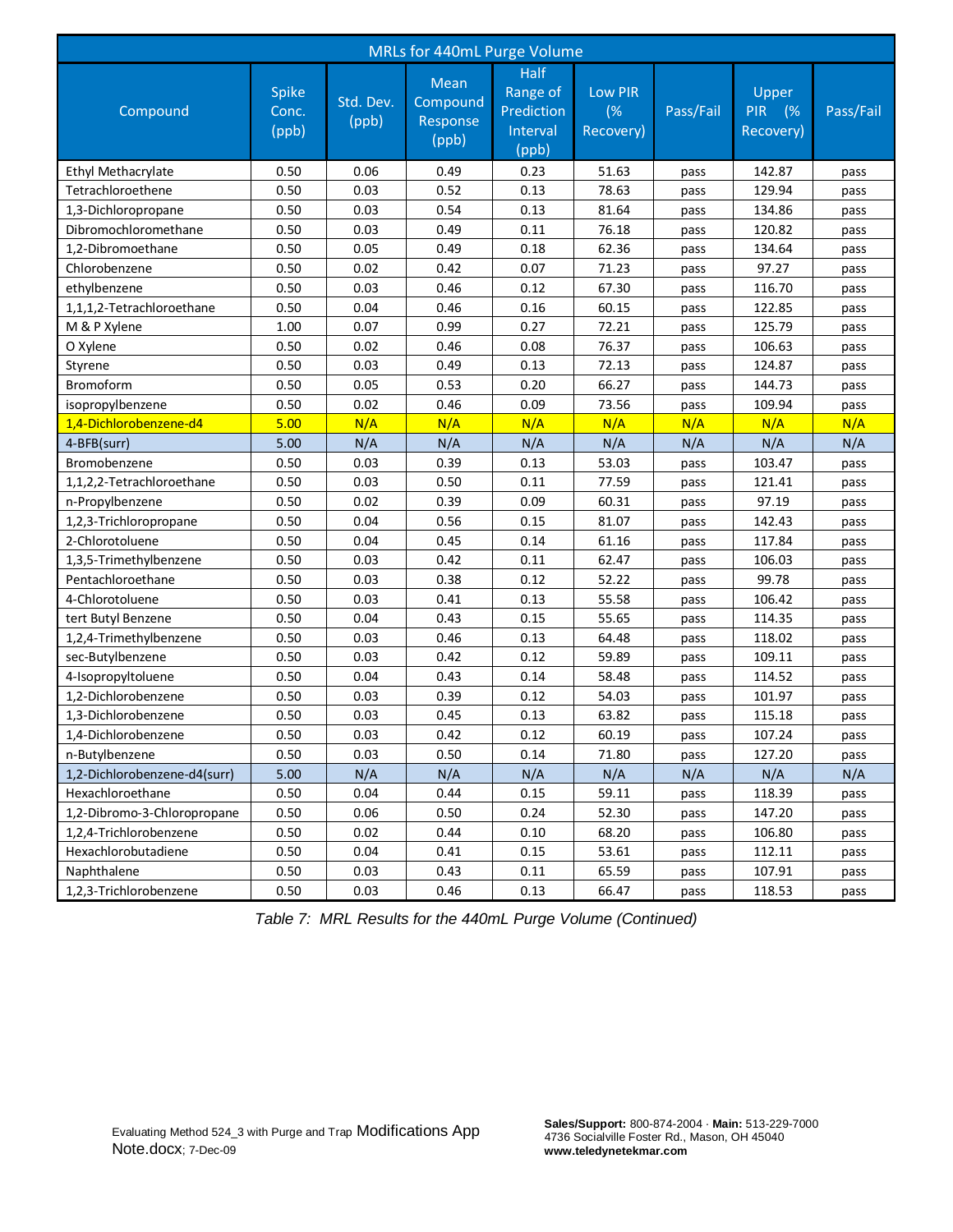| MRLs for 350mL Purge Volume |                                |                    |                                       |                                                            |                                   |           |                                        |           |  |
|-----------------------------|--------------------------------|--------------------|---------------------------------------|------------------------------------------------------------|-----------------------------------|-----------|----------------------------------------|-----------|--|
| Compound                    | <b>Spike</b><br>Conc.<br>(ppb) | Std. Dev.<br>(ppb) | Mean<br>Compound<br>Response<br>(ppb) | <b>Half</b><br>Range of<br>Prediction<br>Interval<br>(ppb) | <b>Low PIR</b><br>(%<br>Recovery) | Pass/Fail | Upper<br><b>PIR</b><br>(%<br>Recovery) | Pass/Fail |  |
| 1,4-Difluorobenzene (IS)    | 5.00                           | N/A                | N/A                                   | N/A                                                        | N/A                               | N/A       | N/A                                    | N/A       |  |
| Dichlorodifluoromethane     | 0.50                           | 0.04               | 0.44                                  | 0.16                                                       | 56.30                             | pass      | 119.70                                 | pass      |  |
| Chlorodifluoromethane       | 0.50                           | 0.02               | 0.49                                  | 0.08                                                       | 82.15                             | pass      | 113.85                                 | pass      |  |
| Chloromethane               | 0.50                           | 0.04               | 0.53                                  | 0.16                                                       | 74.30                             | pass      | 137.70                                 | pass      |  |
| vinyl chloride              | 0.50                           | 0.04               | 0.51                                  | 0.16                                                       | 70.30                             | pass      | 133.70                                 | pass      |  |
| 1,3-Butadiene               | 0.50                           | 0.02               | 0.55                                  | 0.08                                                       | 94.15                             | pass      | 125.85                                 | pass      |  |
| <b>Bromomethane</b>         | 0.50                           | 0.04               | 0.41                                  | 0.16                                                       | 50.30                             | pass      | 113.70                                 | pass      |  |
| Trichlorofluoromethane      | 0.50                           | 0.03               | 0.48                                  | 0.12                                                       | 72.22                             | pass      | 119.78                                 | pass      |  |
| Diethyl Ether               | 0.50                           | 0.02               | 0.52                                  | 0.08                                                       | 88.15                             | pass      | 119.85                                 | pass      |  |
| 1.1-Dichloroethene          | 0.50                           | 0.04               | 0.51                                  | 0.16                                                       | 70.30                             | pass      | 133.70                                 | pass      |  |
| Carbon Disulfide            | 0.50                           | 0.02               | 0.60                                  | 0.08                                                       | 104.15                            | pass      | 135.85                                 | pass      |  |
| Methyl Iodide               | 0.50                           | 0.01               | 0.64                                  | 0.04                                                       | 120.07                            | pass      | 135.93                                 | pass      |  |
| Allyl Chloride              | 0.50                           | 0.02               | 0.54                                  | 0.08                                                       | 92.15                             | pass      | 123.85                                 | pass      |  |
| Methylene Chloride          | 0.50                           | 0.01               | 0.54                                  | 0.04                                                       | 100.07                            | pass      | 115.93                                 | pass      |  |
| trans-1.2-Dichloroethene    | 0.50                           | 0.03               | 0.55                                  | 0.12                                                       | 86.22                             | pass      | 133.78                                 | pass      |  |
| Methyl Acetate              | 0.50                           | 0.03               | 0.56                                  | 0.12                                                       | 88.22                             | pass      | 135.78                                 | pass      |  |
| MTBE-d3 (Surr)              | 5.00                           | N/A                | N/A                                   | N/A                                                        | N/A                               | N/A       | N/A                                    | N/A       |  |
| <b>MTBE</b>                 | 0.50                           | 0.01               | 0.51                                  | 0.04                                                       | 94.07                             | pass      | 109.93                                 | pass      |  |
| <b>TBA</b>                  | 2.50                           | 0.07               | 2.63                                  | 0.28                                                       | 94.10                             | pass      | 116.30                                 | pass      |  |
| Diisopropylether            | 0.50                           | 0.01               | 0.55                                  | 0.04                                                       | 102.07                            | pass      | 117.93                                 | pass      |  |
| 1,1-Dichloroethane          | 0.50                           | 0.03               | 0.52                                  | 0.12                                                       | 80.22                             | pass      | 127.78                                 | pass      |  |
| <b>ETBE</b>                 | 0.50                           | 0.02               | 0.47                                  | 0.08                                                       | 78.15                             | pass      | 109.85                                 | pass      |  |
| cis-1,2-Dichloroethene      | 0.50                           | 0.03               | 0.60                                  | 0.12                                                       | 96.22                             | pass      | 143.78                                 | pass      |  |
| Bromochloromethane          | 0.50                           | 0.03               | 0.56                                  | 0.12                                                       | 88.22                             | pass      | 135.78                                 | pass      |  |
| Tetrahydrofuran             | 0.50                           | 0.03               | 0.48                                  | 0.12                                                       | 72.22                             | pass      | 119.78                                 | pass      |  |
| Chloroform                  | 0.50                           | 0.02               | 0.54                                  | 0.08                                                       | 92.15                             | pass      | 123.85                                 | pass      |  |
| 1,1,1-Trichloroethane       | 0.50                           | 0.03               | 0.51                                  | 0.12                                                       | 78.22                             | pass      | 125.78                                 | pass      |  |
| Carbon Tetrachloride        | 0.50                           | 0.02               | 0.54                                  | 0.08                                                       | 92.15                             | pass      | 123.85                                 | pass      |  |
| 1-Chlorobutane              | 0.50                           | 0.04               | 0.50                                  | 0.16                                                       | 68.30                             | pass      | 131.70                                 | pass      |  |
| 1,1-Dichloropropene         | 0.50                           | 0.03               | 0.56                                  | 0.12                                                       | 88.22                             | pass      | 135.78                                 | pass      |  |
| Benzene                     | 0.50                           | 0.02               | 0.53                                  | 0.08                                                       | 90.15                             | pass      | 121.85                                 | pass      |  |
| <b>TAME</b>                 | 0.50                           | 0.02               | 0.50                                  | 0.08                                                       | 84.15                             | pass      | 115.85                                 | pass      |  |
| 1,2-Dichloroethane          | 0.50                           | 0.02               | 0.58                                  | 0.08                                                       | 100.15                            | pass      | 131.85                                 | pass      |  |
| Trichloroethene             | 0.50                           | 0.02               | 0.57                                  | 0.08                                                       | 98.15                             | pass      | 129.85                                 | pass      |  |
| t-Amyl Ethyl Ether          | 0.50                           | 0.02               | 0.50                                  | 0.08                                                       | 84.15                             | pass      | 115.85                                 | pass      |  |
| 1,2-Dichloropropane         | 0.50                           | 0.02               | 0.60                                  | 0.08                                                       | 104.15                            | pass      | 135.85                                 | pass      |  |
| Dibromomethane              | 0.50                           | 0.04               | 0.42                                  | 0.16                                                       | 52.30                             | pass      | 115.70                                 | pass      |  |
| Bromodichloromethane        | 0.50                           | 0.01               | 0.57                                  | 0.04                                                       | 106.07                            | pass      | 121.93                                 | pass      |  |
| cis-1,3-Dichloropropene     | 0.50                           | 0.02               | 0.62                                  | 0.08                                                       | 108.15                            | pass      | 139.85                                 | pass      |  |
| Chlorobenzene-d5 (IS)       | 5.00                           | N/A                | N/A                                   | N/A                                                        | N/A                               | N/A       | N/A                                    | N/A       |  |
| Toluene                     | 0.50                           | 0.03               | 0.45                                  | 0.12                                                       | 66.22                             | pass      | 113.78                                 | pass      |  |
| trans-1,3-Dichloropropene   | 0.50                           | 0.03               | 0.47                                  | 0.12                                                       | 70.22                             | pass      | 117.78                                 | pass      |  |
| 1,1,2-Trichloroethane       | 0.50                           | 0.04               | 0.47                                  | 0.16                                                       | 62.30                             | pass      | 125.70                                 | pass      |  |

*Table 8: MRL Results for the 350mL Purge Volume*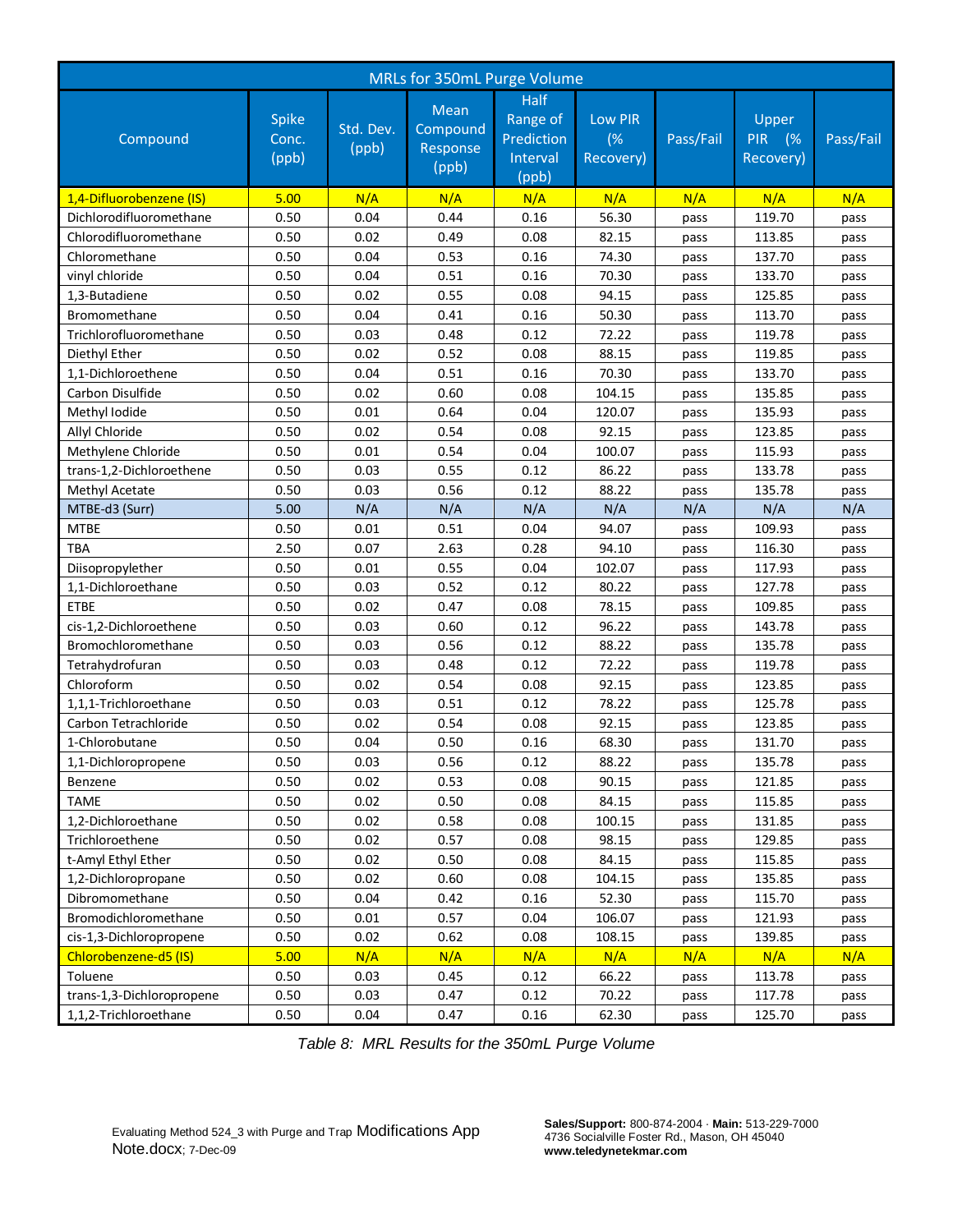| MRLs for 350mL Purge Volume  |                                |                    |                                              |                                                     |                            |           |                                        |           |  |
|------------------------------|--------------------------------|--------------------|----------------------------------------------|-----------------------------------------------------|----------------------------|-----------|----------------------------------------|-----------|--|
| Compound                     | <b>Spike</b><br>Conc.<br>(ppb) | Std. Dev.<br>(ppb) | <b>Mean</b><br>Compound<br>Response<br>(ppb) | Half<br>Range of<br>Prediction<br>Interval<br>(ppb) | Low PIR<br>(%<br>Recovery) | Pass/Fail | Upper<br><b>PIR</b><br>(%<br>Recovery) | Pass/Fail |  |
| Ethyl Methacrylate           | 0.50                           | 0.03               | 0.50                                         | 0.12                                                | 76.22                      | pass      | 123.78                                 | pass      |  |
| Tetrachloroethene            | 0.50                           | 0.05               | 0.48                                         | 0.20                                                | 56.37                      | pass      | 135.63                                 | pass      |  |
| 1,3-Dichloropropane          | 0.50                           | 0.04               | 0.48                                         | 0.16                                                | 64.30                      | pass      | 127.70                                 | pass      |  |
| Dibromochloromethane         | 0.50                           | 0.03               | 0.51                                         | 0.12                                                | 78.22                      | pass      | 125.78                                 | pass      |  |
| 1,2-Dibromoethane            | 0.50                           | 0.03               | 0.48                                         | 0.12                                                | 72.22                      | pass      | 119.78                                 | pass      |  |
| Chlorobenzene                | 0.50                           | 0.03               | 0.49                                         | 0.12                                                | 74.22                      | pass      | 121.78                                 | pass      |  |
| ethylbenzene                 | 0.50                           | 0.03               | 0.47                                         | 0.12                                                | 70.22                      | pass      | 117.78                                 | pass      |  |
| 1,1,1,2-Tetrachloroethane    | 0.50                           | 0.03               | 0.53                                         | 0.12                                                | 82.22                      | pass      | 129.78                                 | pass      |  |
| M & P Xylene                 | 1.00                           | 0.04               | 0.93                                         | 0.16                                                | 77.15                      | pass      | 108.85                                 | pass      |  |
| O Xylene                     | 0.50                           | 0.02               | 0.47                                         | 0.08                                                | 78.15                      | pass      | 109.85                                 | pass      |  |
| Styrene                      | 0.50                           | 0.04               | 0.53                                         | 0.16                                                | 74.30                      | pass      | 137.70                                 | pass      |  |
| Bromoform                    | 0.50                           | 0.03               | 0.58                                         | 0.12                                                | 92.22                      | pass      | 139.78                                 | pass      |  |
| isopropylbenzene             | 0.50                           | 0.03               | 0.49                                         | 0.12                                                | 74.22                      | pass      | 121.78                                 | pass      |  |
| 1,4-Dichlorobenzene-d4       | 5.00                           | N/A                | N/A                                          | N/A                                                 | N/A                        | N/A       | N/A                                    | N/A       |  |
| 4-BFB(surr)                  | 5.00                           | N/A                | N/A                                          | N/A                                                 | N/A                        | N/A       | N/A                                    | N/A       |  |
| Bromobenzene                 | 0.50                           | 0.04               | 0.56                                         | 0.16                                                | 80.30                      | pass      | 143.70                                 | pass      |  |
| 1,1,2,2-Tetrachloroethane    | 0.50                           | 0.04               | 0.43                                         | 0.16                                                | 54.30                      | pass      | 117.70                                 | pass      |  |
| n-Propylbenzene              | 0.50                           | 0.02               | 0.47                                         | 0.08                                                | 78.15                      | pass      | 109.85                                 | pass      |  |
| 1,2,3-Trichloropropane       | 0.50                           | 0.03               | 0.44                                         | 0.12                                                | 64.22                      | pass      | 111.78                                 | pass      |  |
| 2-Chlorotoluene              | 0.50                           | 0.02               | 0.42                                         | 0.08                                                | 68.15                      | pass      | 99.85                                  | pass      |  |
| 1,3,5-Trimethylbenzene       | 0.50                           | 0.02               | 0.47                                         | 0.08                                                | 78.15                      | pass      | 109.85                                 | pass      |  |
| Pentachloroethane            | 0.50                           | 0.04               | 0.56                                         | 0.16                                                | 80.30                      | pass      | 143.70                                 | pass      |  |
| 4-Chlorotoluene              | 0.50                           | 0.03               | 0.44                                         | 0.12                                                | 64.22                      | pass      | 111.78                                 | pass      |  |
| tert Butyl Benzene           | 0.50                           | 0.04               | 0.44                                         | 0.16                                                | 56.30                      | pass      | 119.70                                 | pass      |  |
| 1,2,4-Trimethylbenzene       | 0.50                           | 0.04               | 0.50                                         | 0.16                                                | 68.30                      | pass      | 131.70                                 | pass      |  |
| sec-Butylbenzene             | 0.50                           | 0.03               | 0.41                                         | 0.12                                                | 58.22                      | pass      | 105.78                                 | pass      |  |
| 4-Isopropyltoluene           | 0.50                           | 0.03               | 0.51                                         | 0.12                                                | 78.22                      | pass      | 125.78                                 | pass      |  |
| 1,2-Dichlorobenzene          | 0.50                           | 0.05               | 0.51                                         | 0.20                                                | 62.37                      | pass      | 141.63                                 | pass      |  |
| 1,3-Dichlorobenzene          | 0.50                           | 0.02               | 0.41                                         | 0.08                                                | 66.15                      | pass      | 97.85                                  | pass      |  |
| 1,4-Dichlorobenzene          | 0.50                           | 0.04               | 0.43                                         | 0.16                                                | 54.30                      | pass      | 117.70                                 | pass      |  |
| n-Butylbenzene               | 0.50                           | 0.04               | 0.48                                         | 0.16                                                | 64.30                      | pass      | 127.70                                 | pass      |  |
| 1,2-Dichlorobenzene-d4(surr) | 5.00                           | N/A                | N/A                                          | N/A                                                 | N/A                        | N/A       | N/A                                    | N/A       |  |
| Hexachloroethane             | 0.50                           | 0.06               | 0.50                                         | 0.24                                                | 52.44                      | pass      | 147.56                                 | pass      |  |
| 1,2-Dibromo-3-Chloropropane  | 0.50                           | 0.01               | 0.63                                         | 0.04                                                | 118.07                     | pass      | 133.93                                 | pass      |  |
| 1,2,4-Trichlorobenzene       | 0.50                           | 0.05               | 0.48                                         | 0.20                                                | 56.37                      | pass      | 135.63                                 | pass      |  |
| Hexachlorobutadiene          | 0.50                           | 0.04               | 0.56                                         | 0.16                                                | 80.30                      | pass      | 143.70                                 | pass      |  |
| Naphthalene                  | 0.50                           | 0.05               | 0.49                                         | 0.20                                                | 58.37                      | pass      | 137.63                                 | pass      |  |
| 1,2,3-Trichlorobenzene       | 0.50                           | 0.05               | 0.54                                         | 0.20                                                | 68.37                      | pass      | 147.63                                 | pass      |  |

*Table 8: MRL Results for the 350mL Purge Volume (Continued)*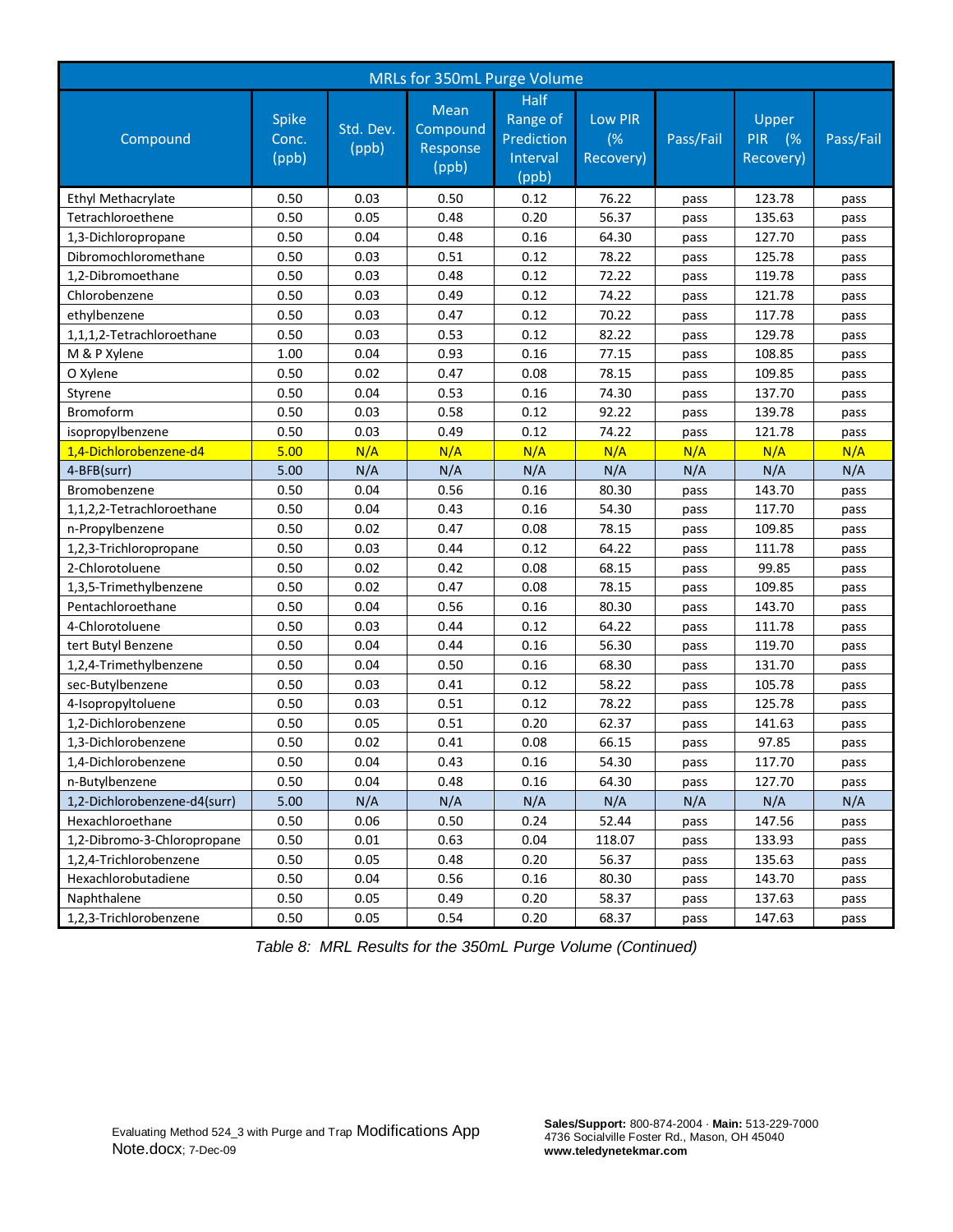### **Tap Water Study**

Two batches of 20 tap water samples were preserved and tested with the newly established P&T method modifications. The samples were analyzed and quantified and a summary of the results are listed in Table 9. A chromatogram of a preserved tap water sample is displayed in Figure 2.

| <b>Drinking Water Study Using Preserved Tap Water</b> |                                                      |                                                      |  |  |  |  |  |
|-------------------------------------------------------|------------------------------------------------------|------------------------------------------------------|--|--|--|--|--|
| Compound                                              | <b>Average Compound</b><br><b>Recovery Batch 1</b>   | <b>Average Compound</b><br><b>Recovery Batch 2</b>   |  |  |  |  |  |
| Chloroform                                            | 4.71                                                 | 4.19                                                 |  |  |  |  |  |
| Bromodichloromethane                                  | 10.48                                                | 9.78                                                 |  |  |  |  |  |
| Dibromochloromethane                                  | 18.07                                                | 17.17                                                |  |  |  |  |  |
| <b>Bromoform</b>                                      | 9.80                                                 | 9.67                                                 |  |  |  |  |  |
| Compound                                              | <b>Average %Surrogate</b><br><b>Recovery Batch 1</b> | <b>Average %Surrogate</b><br><b>Recovery Batch 2</b> |  |  |  |  |  |
| MTBE-d3 (Surr)                                        | 99.00                                                | 99.00                                                |  |  |  |  |  |
| 4-BFB(surr)                                           | 100.00                                               | 99.10                                                |  |  |  |  |  |
| 1,2-Dichlorobenzene-d4(surr)                          | 100.00                                               | 100.00                                               |  |  |  |  |  |

*Table 9: Tap Water Summary*



### **Conclusions**

USEPA Method 524.3 has many noteworthy changes for the analysis of drinking waters and the Stratum PTC and Aquatek 70 system proved to be an excellent purge and trap system for this analysis. The option to modify purge and trap parameters and shorten experimental time is very important when trying to optimize sample throughput in a drinking water lab. In this study, a five minute purge time at 70mL/min along with a 30 second desorb time and a 50°C sample temperature proved to produce consistent results and meet all of the quality control specifications set by the new method. These new parameters can

Evaluating Method 524\_3 with Purge and Trap Modifications App Note.docx; 7-Dec-09

**Sales/Support:** 800-874-2004 · **Main:** 513-229-7000 4736 Socialville Foster Rd., Mason, OH 45040 **www.teledynetekmar.com**